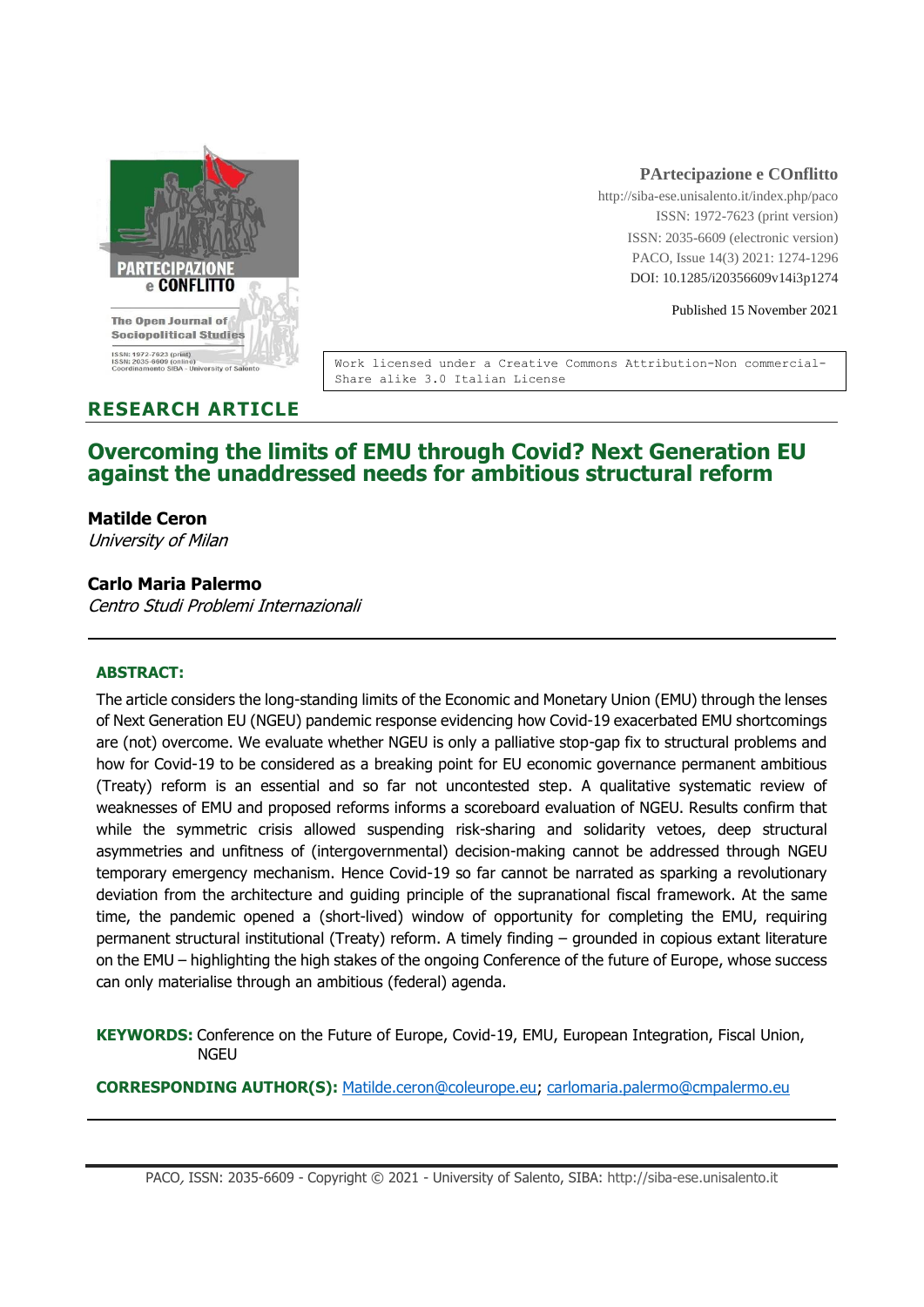## **1. Introduction:**

The analysis assesses the progress and prospects for the Economic and Monetary Union through the lenses of the Covid-19 response. We consider improvements enacted by the crisis-response instrument and evidence the extent to which they fail short of reform needs highlighted within the extant literature. The research analyses how the new Next Generation EU pandemic recovery effort overcomes the Covid-19-exacerbated EMU shortcomings. With the current EU economic governance framework as a reference point, the aim is to identify the progress in terms of the input\output legitimacy of the supranational infrastructure and in turn the remaining gaps and what reforms would be required to fulfil them. Considering recent developments in the context of the broader academic and policy debate on EMU and EU reform, the analysis highlights the impact of the pandemic on prospects for further European integration presenting stakes for the Conference on the Future of Europe (CoFoE) and the long-term developments needed for fiscal policy within the Eurozone.

EMU has been the target of extensive criticism since its introduction and early phases, not subsiding after the two reform waves. Its ability to deliver in ensuring fiscal restraint and providing for stabilisation has been questioned, especially in times of crisis. The reform debate precedes Covid-19 which has further grown its salience and urgency. The pandemic has exacerbated and ulteriorly evidenced the weaknesses of EMU whose key components were quickly shelved as impediments to the crisis response, followed by long and divisive negotiations of emergency measures to fill the gaps of a blatantly unfit EU economic governance framework which in the midst of such a human and economic tragedy further confirm the (intergovernmental) institutional failures. Alike in the Eurozone crisis, the attention of the political elite and public opinion on EMU is heightened. Conversely, the narrative cannot be framed in terms of blame on countries in need given the symmetric nature of the health emergency Hence the top-down and bottom up pressure for transnational solidarity is unprecedented in parallel with risk sharing measures such as NGEU and SURE.

Rather than coming to the conclusion that the evolutions amounts to a breaking point from the errors of the past, we assess such mainstream claim by leveraging the copious literature on the limits and fundamental shortcomings of EMU and lessons from the Euro. Under the guiding question of the appropriateness of the institutional arrangements and policy instruments in carrying out the stated objectives, a systematic review of SGP weaknesses, encoded through (qualitative) text analysis, inform a scoreboard of indicators capturing input and output legitimacy shortcomings of the fiscal component of EMU. The scoreboard evaluates the pre- and post-Covid EU economic governance performance. The analysis of the proposed reforms compiles a parallel scoreboard of EMU ideal type(s) through SWOT analysis of the envisaged policy alternatives. Benchmarking Next Generation EU against the scoreboard of EMU weaknesses allows to address the research question of the extent to which existing gaps are compensated by the pandemic-lead expansion of the EU joint toolset. From such a perspective, NGEU emerges as far from a resolutive revolution per se. While the pandemic offers a window of opportunity unthinkable ahead of the crisis, the results highlight how the woes of EU economic governance are structural and deeply enshrined in the institutional architecture of EMU, constraining national sovereignties and budgets without complementing such void supranationally. NGEU, a temporary addition to such framework which does not alter its essence, appear at most as a stop-gap measures. The policy implication is that – as the demand for permanent stabilisation and solidarity mechanisms has so far emerged as far from consensual – Covid-19 will be a critical juncture for integration only insofar as ambitious structural reforms which cannot disregard Treaty reform follow. A far from trivial challenge for the Conference on the Future of Europe.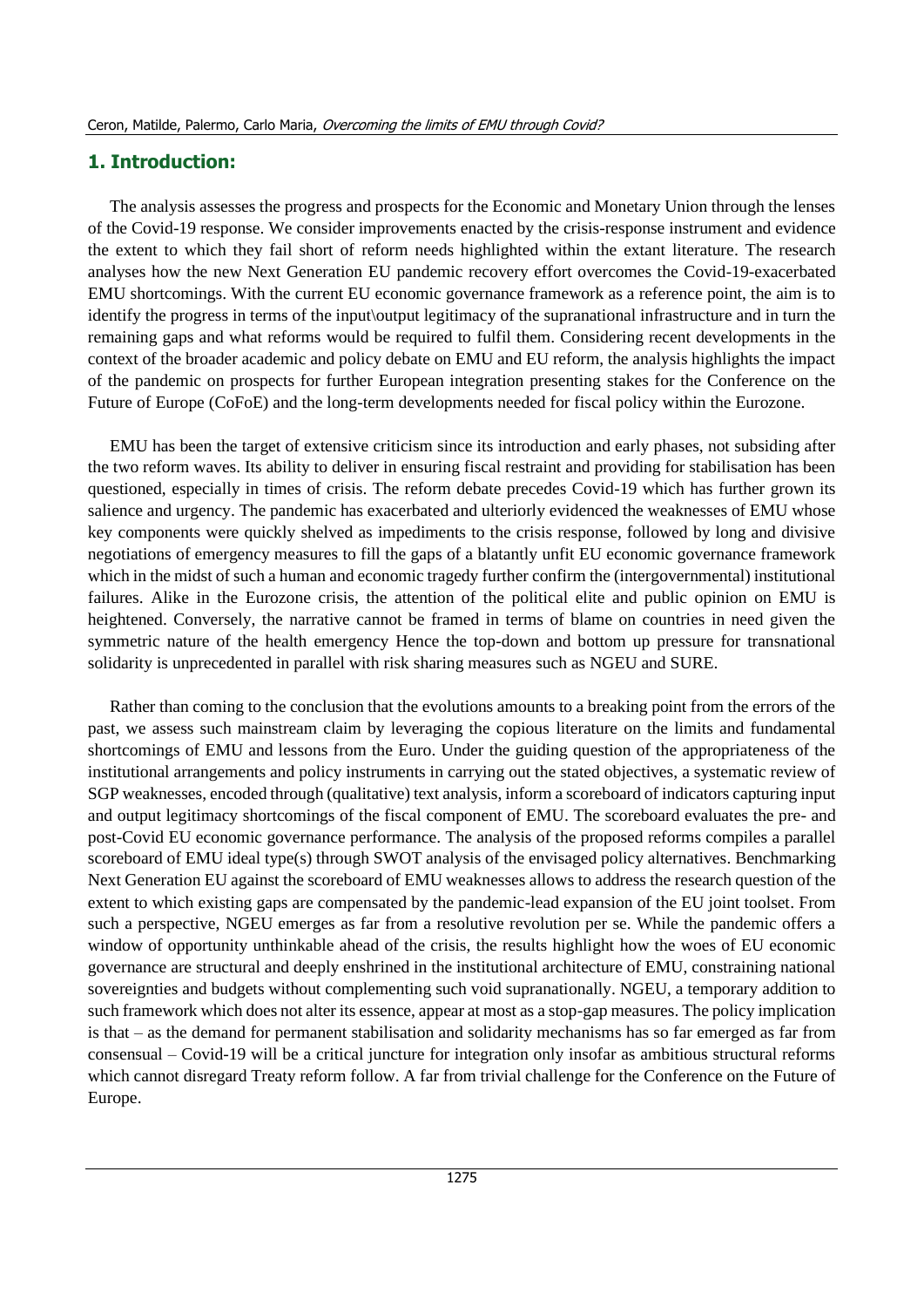## **2. Literature review**

The European Monetary Union (EMU) and the European Union integration process are a unicum in history: for the first time, after two World Wars, Europeans decided to pool their energies and will to build a single space of peace and prosperity. Since the very beginning of the integration process, an "ever closer union", under explicit federal intentions, was a primary ideal landmark (Schuman, 1950). Certainly, EMU is among the most tangible element of European integration, nevertheless, is far from complete after two major stresstests: the Sovereign debt crisis and, nowadays, the Covid-19 outbreak.

Such crises undermine trust for the EU. According to Scharpf, input legitimacy needs a strong identity to be fully implemented, traditionally linked with National democracies (Scharpf 1999). Output legitimacy is based on interests and outcomes. That is closer to the strongpoints of the European Union which permits to deliver "policies for the people", addressing very specific matters, guaranteeing solid responsiveness (Scharpf 1999). The two dimensions, input legitimacy and output legitimacy, in the recent developments of European integration are somehow intertwined: the European Parliament has been largely involved in budgetary matters (Alcidi et al. 2014), but, at the same time, informal mechanisms have been favoured by circumstances in ruling EMU, predominantly after the Sovereign debt crisis (Puetter 2016).

EMU has been governed intensively, by non-formal rules instead of the Treaties itself (Puetter 2016). In particular after the Sovereign debt crisis, informal institutions multiplied. Reasons are twofold: the reluctancy to cede or share sovereignty in areas of core state powers and the incompleteness of EMU itself (Louis 2016). As much as the "sanctuary of sovereignty" has been touched, the deliberative intergovernmentalism has been practically implemented for example through the centrality of the Eurogroup (Puetter 2015). Consequences for input legitimacy have been particularly visible throughout Europe.

If in normal times, output legitimacy has been considered sufficient for EMU related decisions, during the crisis such mechanism has been altered. Austerity policies, tough decision towards Greece, the inability (especially before the creation of EFSF and ESM) of EMU to intervene in emergencies and overcome its contradictions (i.e. incompleteness) created an explicit crisis of effectiveness. If legitimacy at European level needs to be measured against the ability to reduce possible conflicts among the actors and guarantee optimal output (Scharpf 1999; Majone 1996), the Greek and the overall sovereign debt crisis demonstrated that such mechanism need to be rebalanced.

Both the Sovereign debt crisis and the Covid-19 pandemic undermined not just the popularity of EMU but of the overall European project. In some countries (even among the founding Member States), Euroscepticism grew and the EU struggled to find a way to be (not just to be perceived as) an effective actor for the citizenry. Beyond the issue of legitimacy multiple concerns have been risen on the shortcomings of the EU economic governance framework especially in the context of the Euro crisis. The original sin of centralised monetary policy and (rule-constrained) decentralised fiscal policy (Heipertz and Verdun 2020; Thirion 2017) ties the hands of a prompt common response in times of need. With the intergovernmental nature of the decisionmaking process within the economic arena further slowing and hindering a prompt and adequate fiscal response, the Stability and Growth Pact (SGP) is blamed for hampering the recovery from the Great Recession contributing to the onset of the Euro Crisis while furthering core-periphery divergence (Heise 2015; Wyplosz 2017; De Grauwe and Ji 2018; Howarth and Verdun 2020). In the absence of any substantial change to the ineffective, intergovernmental, asymmetric and incomplete nature of EMU, which destabilises national fiscal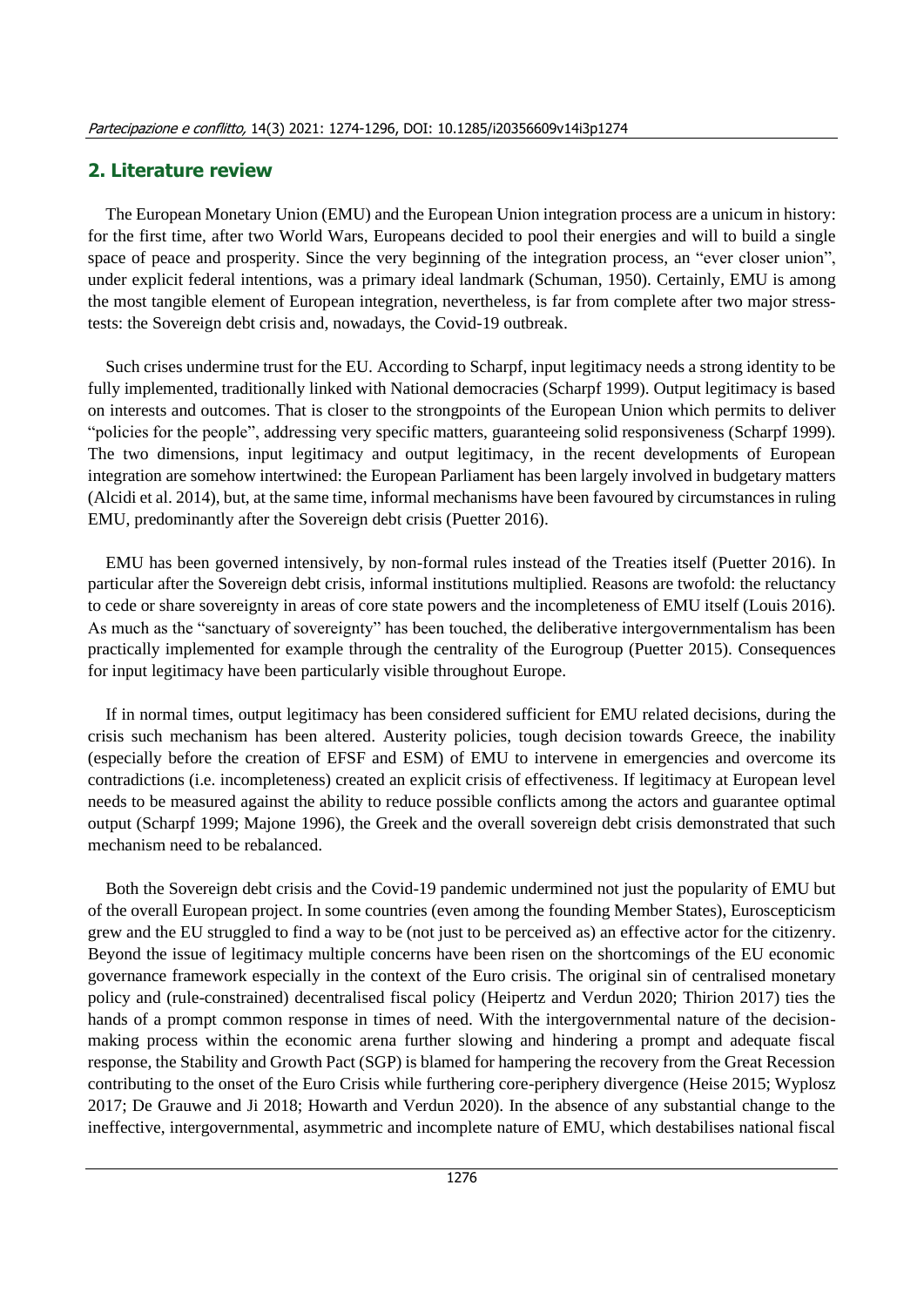sovereignty without a parallel supranational replacement, the weaknesses of the framework survive today through the major policy overhaul in the aftermath of the Euro crisis (De Grauwe and Ji 2018; Jones et al., 2016).

In this context the Euro-crisis offers precious insights for the dynamics of the pandemic crisis-management and their implication for the derived EU response instruments. In parallel with the past, the initial (common) pandemic response occurred through piecemeal small-scale initiatives, on one side, while the most substantial interventions relied at the supranational level on the monetary channel through the Pandemic Emergency Purchase Programme of the ECB and the freeing of national fiscal policies by the invocation of the general escape clause of the SGP (ECB 2020; EUCO 2020a). In this context fits the four month long negotiation resulting in the July political agreement over Next Generation EU (EUCO 2020b) which only after a further four month achieved agreement of a common position within the Council (2020). While the scale and the nature of the instrument are undoubtedly unprecedented, mobilising half of its 750 billions through grants financed by common borrowing (EUCO 2020b), it remains an open question the extent to which NGEU represents a true revolution fixing the woes of EMU or rather a temporary stop-gap measure opening the door for further trouble unless a permanent solution can be fast agreed and put into place.

# **3. Analytical framework and methodology**

On such a basis, the work analyses systematically the extant literature on the EMU and the crisis uncovering the major themes and shortcomings of the governance framework. The objective is to assess the extent to which novel instruments such as NGEU fill the structural problems of EU economic governance. In doing so we test the hypotheses, delineated as follow:

H1 The introduction of NGEU is a palliative fix failing to tackle the entrenched imbalances of EMU

H2 Covid-19 may be considered as a breaking point overcoming EMU shortcomings only if the governance undergoes permanent structural reform

The hypotheses expand a well-established body of literature to the novel case of NGEU. On one side they are grounded on extensive work dedicated to EMU and its failure especially in the context of crisismanagement, while on the other of the reform proposals put forward within the literature. On both accounts problems – ahead of their formal identification through the systematic review – appear as deeply ingrained within the governance architecture. From such a perspective, temporary emergency measures can be reasonably expected to hardly represent a systemic solution. Against this backdrop, the collective body of literature on these topics provides the foundation for the data collection as illustrated below.

# **3.1 Data collection through a systematic review**

The key weaknesses of the EMU economic governance highlighted within the literature are identified following the methodological approach of qualitative systematic reviews (Booth 2016). Such an approach allows to mitigate the risk of bias in surveying the field, while at the same time providing event in a qualitative context a clear indication of the prevalence of specific diagnoses of the problems connected with the EU economic governance framework within the literature, as well as regarding the proposed solutions. As such the review acts as the data point for the subsequent analysis at the core of this work assessing the extent to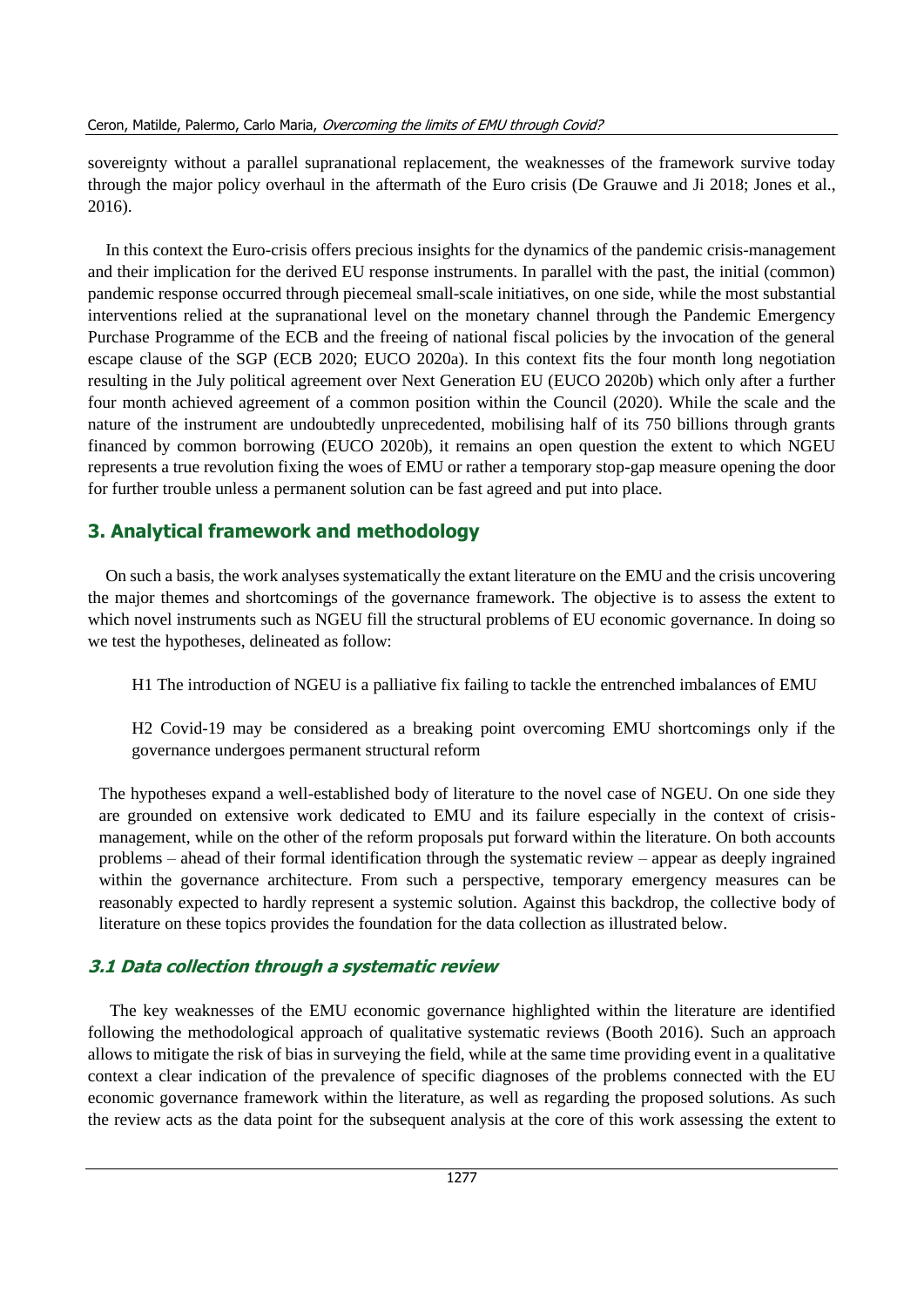which NGEU tackles open challenges and is aligned with the optimal course for economic integration highlighted within the field. The protocol for the systematic review is devised in view of such objectives, in line with the standard of the PRISMA guidelines (e.g. Moher et al. 2009; Shamseer et al. 2015) indicating below our approach for all the essential elements of the process (questions, sources, selection, appraisal and synthesis).

Building on our preliminary literature review, the guiding questions for the identification of the search keywords and the selection process in alignment with the research questions of the analysis concern (i) the appropriateness of institutional arrangements and mechanisms for policy objectives; (ii) the framework's performance for input and output legitimacy; (iii) adverse effects caused by EMU and its shortcoming and (iv) proposed policy reforms.

Within the timeframe starting from 2015, the search perimeter is defined by keywords pertaining to EMU and its components (Stability and Growth Pact, Excessive Deficit Procedure; six-pack; two pack; European Semester; Fiscal Compact), as well as the Euro crisis and EMU reform and specific reform proposals (Eurobonds; fiscal union). In addition, alternative wordings and abbreviations are added to the keywords to provide for an inclusive starting reference list. The search is carried out through Scopus, with a preliminary screening of language (limited to English, Italian, French, German and Spanish) and subject areas (excluding, for example, medicine, natural sciences, etc.) in order to eliminate overtly irrelevant entries either because of their content or accessibility.

The process of selection is then carried out by the two authors independently, each taking the role of primary coder for half of the sample, verifying the selection decision for the remaining half. After the initial screening the eligibility is confirmed in light of the relevance for either the broad areas of EMU weaknesses or/and reform proposals, in adherence with the guiding questions identified above. The included records are then coded alike for their initial selection by the authors through qualitative text analysis of the abstract and author keywords, completed by additional inspection of the full-text article when abstract are absent or insufficient in providing clear indication of results. In the coding of the review-tags the number of citations, provided by Scopus, is used as an appraisal criterium (Dixon-Woods et al. 2004) for the inclusion of new tags, taking as well into account the recency of the literature. For what concerns synthesis, the context of the analysis implies that rather than a summary of the systematic review our purpose is to use such output (e.g. keywords associated with the selected literature) as an input for the scoreboard. As a result, the systematic review inform the analysis in two ways: weighting the relevance of given themes through the prevalence of the review-tags and guiding back once such tags have been hierarchically structured in main themes and subcomponents to the original claims of the authors so that their synthesis can outline the weaknesses and the reform proposals put forwards in the literature. The coded selected articles are exported as a bibtext collection from Mendeley, converted into a csv and constitutes the main dataset for the analysis.

## **3.2 From keywords to scoreboards**

Scoreboards have multiplied over the year in the context of EU policies, spanning with those with a long history such as the Internal Market Scoreboard, the DESI (Digital Economy and Society Index) and other of more recent introduction as the EU Justice Scoreboard, that connected with the European Pillar or Social Rights or the one associated with the evaluation of the National Recovery and Resilience Plans. Many rely on the well-codified methodology of composite indicators and can avail themselves of quantitative variables (Nardo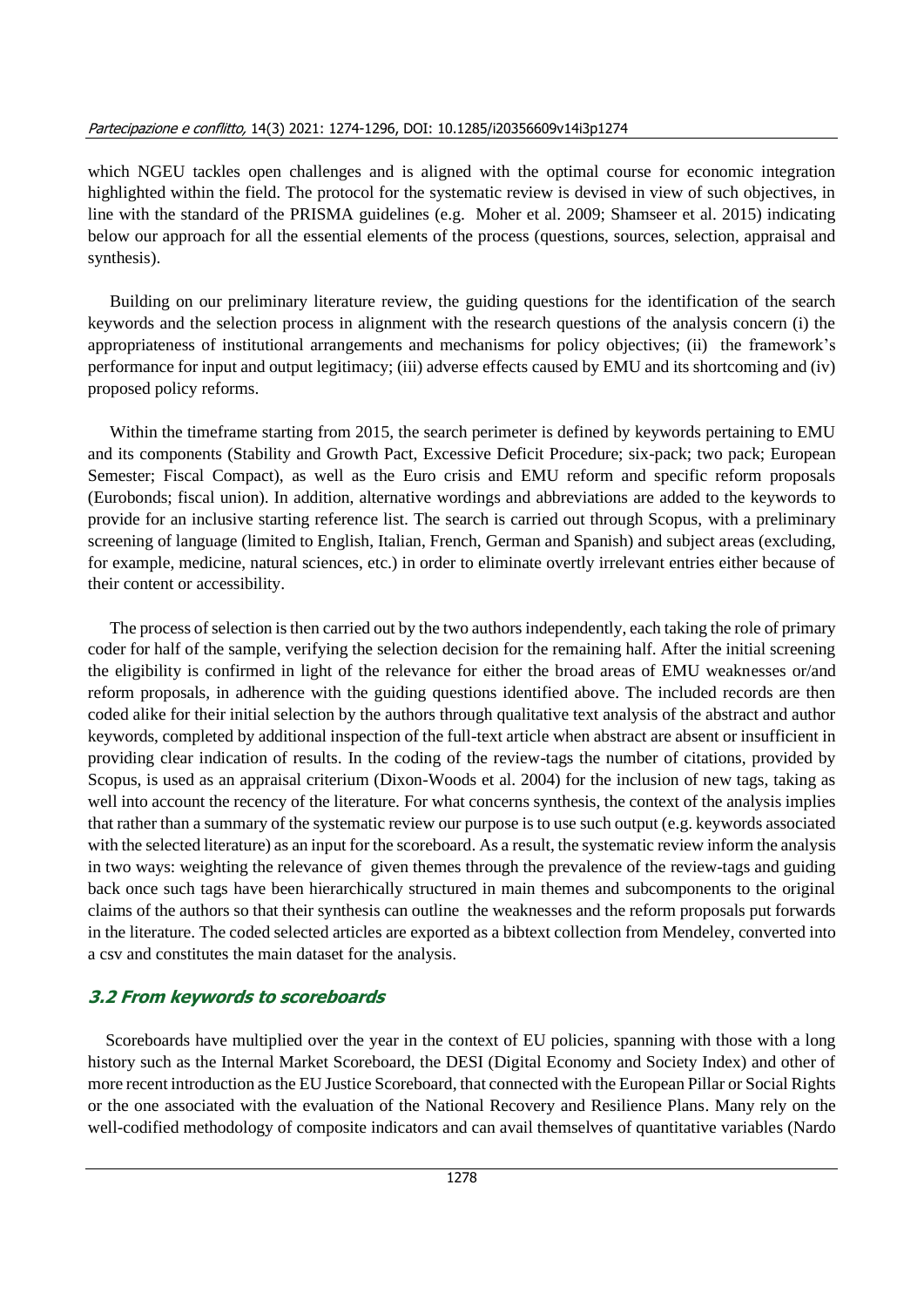et al. 2008). Even in such context, the strength of the scoreboard relies quite importantly on a sound selection of indicators. In this instance such step is grounded on the systematic literature review and the derived codetags, which are quantified on the basis of their frequency.

Hence, scoreboard criteria are defined on the basis of the literature-derived review-tags within each arena. The challenge is reducing observations consisting of each tag associated to the selected articles into an effective hierarchy of topics characterising weaknesses and reform proposals. Frequency analysis is the initial step in the process, allowing to identify and structure the key themes. From a scoreboard perspective this serves the purpose of justifying the indicator selection, which is hence linked to the relevance within the field. From the main dataset the coded-tags are extracted. The output is two-fold: a visual representation of the keywords word cloud and a frequency table. Through both we present how often the given coded-tags emerge within the selected articles, an element supporting the choice of the most relevant indicators against which to score NGEU advances and gaps. Code-tags are pre-processed substituting spaces with dashes so that those containing multiple words (e.g. sovereign-debt-crisis) are not erroneously split in the process of the text analysis. No ulterior text cleaning is performed as the corpus consist of keywords deployed by researchers. Hence, keywords exclusion are, for example, not stemmed which would hinder their presentation without any benefit to the analysis. The processed code-tags are then loaded as the corpus generating frequency table indicating how often each code-tag emerges within the corpus and its visual representation in a word cloud.<sup>1</sup>

Out of such analysis of the most frequent keywords, the indicators of the scoreboard are devised according to the hierarchical linkages of the concepts of the predominant tags. That is to say that from the organise the top keywords into (i) high-level topics (e.g. austerity) and (ii) main subtopics (e.g. balanced budget rules; Fiscal Compact; Euro-crisis). Finally we connect the sub-topics to the main groupings they are logically linked to within the academic debate. The output is partially divergent across weaknesses and proposals. On weaknesses the output is the systematic classification of their characteristics, against which to score the extent to which they may or may not be mitigated in addressing H1. In addition to their classification a further step is undertaken for EMU reform: the proposals are considered critically through a SWOT analysis in order to highlight the ideal type(s) of governance frameworks and their key characteristics in overcoming current weaknesses. Those characteristics constitute the basis against which to evaluate H2.

The final step of the analysis considers the case of the Covid-19 pandemic and crisis and recovery response, focusing on the unarguably most innovative element in the EU integration toolbox: Next Generation EU. On this account scoring is twofold: against the past and the future. The scoreboard criteria allow for a systematic assessment of the extent to which weaknesses of the current governance framework remain within the new instrument of Next Generation EU (H1). Remaining gaps within the shortcomings of the EMU infrastructure against the ideal type(s) of EU economic integration offer an indication of the essential (structural) ambition for future reform, against which the narrative of Covid-19 and Next Generation EU as a critical juncture may be evaluated (H2).

 $<sup>1</sup>$  The word clouds presented in the article are generated through wordclouds.com which allows for straightforward graphical</sup> formatting to the desired output. However, the same Corpus is processed in R through the quanteda package with overlapping results.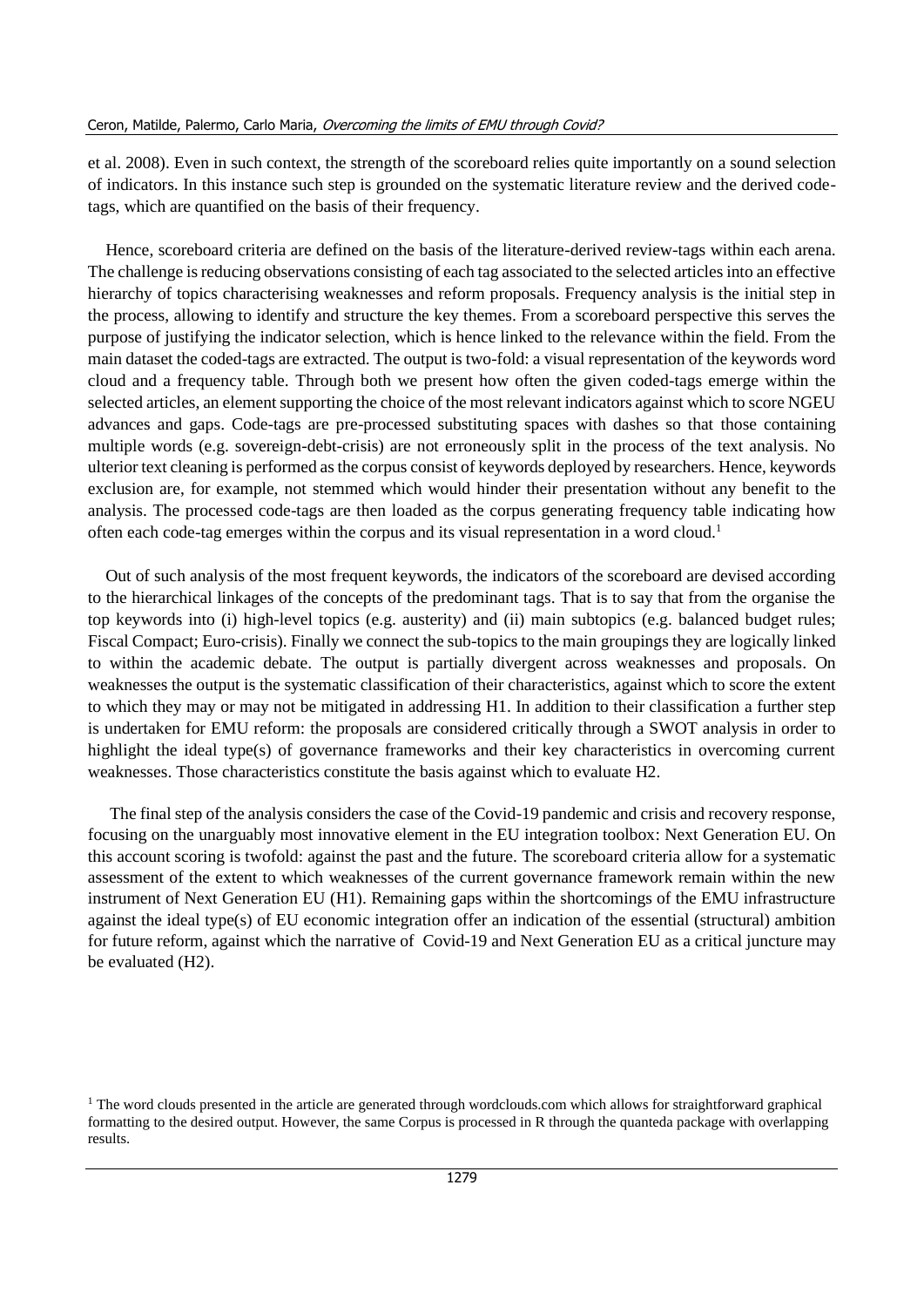#### **4. Results**

#### **4.1 Coding the EMU weaknesses**

The initial Scopus search after the preliminary screening of irrelevant results presented 2000 entries, which were coded to either exclude or select articles as relevant to weaknesses and/or reform proposals for EMU. The abstract, when available and sufficiently informative, or a brief review of the key sections of the paper informed a qualitative text analysis resulting in multiple tags associated with each of the selected articles. For each area, the resulting tags were exported and after data cleaning and merging subjected to frequency analysis to determine the main themes uncovered by the literature.

For what concerns the weaknesses of the current EU economic governance framework, the process resulted in 605 tags which are visually represented in the word cloud displayed in Figure 1 below. The frequency analysis and hierarchical linkages across themes informed a classification into four macro areas within which further sub-topics are clustered. In the order of pervasiveness within the literature the areas are: the austerity paradigm and its effects; the core-periphery divergence; legitimacy and the incompleteness of EMU infrastructure.





#### **Source:** own development

Within the domain of the austerity paradigm one can distinguish across characteristics of EMU infrastructure, such as the reliance on fiscal and balanced budget rules and the focus on risk-reduction, and its effect. In this context, a major weakness is identified with pro-cyclical fiscal policy resulting from the supranational regulatory framework of the Stability and Growth Pact, which reached its apex in the Euro-crisis and especially in the Greek-crisis (e.g. Van Ewijk et al. 2015; Herzog 2018; Tamborini and Tomaselli 2020). Their mishandling, which ultimately required the introduction of new instruments and a reform of the supranational fiscal framework, is argued to have slowed and hindered the recovery worsening its social cost. More in general, the national public spending restraint basis of the delegated fiscal side within EMU is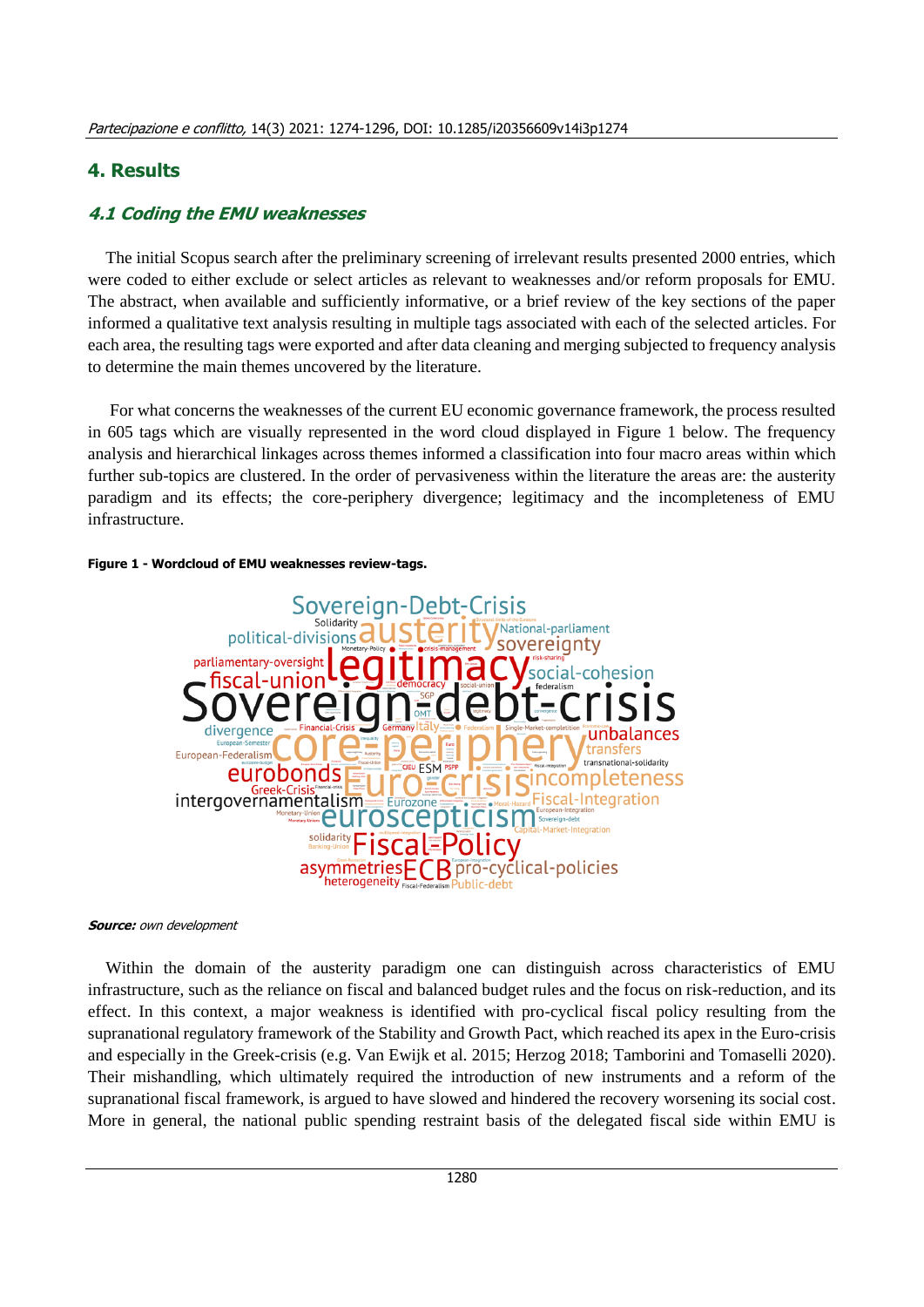associated with a rise in inequalities and the endangering of social-cohesion even beyond the period of the Great Recession (e.g. De La Porte and Heins 2015; Angelaki 2016; Perugini 2019). In this context, a concern is raised in relation to the limited scope for social priorities within EMU infrastructure even after the introduction of the European Semester and Social pillar (e.g. Pavolini 2015; Bongardt and Torres 2018; Costamagna 2018; Rasnača and Theodoropoulou 2020). Such dynamics are linked to the bottoming of trust in the European Union and the rise of Euroscepticism (e.g. Bergbauer et al. 2020; Moreira Ramalho 2020; Prosser 2020).

A second major design flaw of the framework lies in its scope and scale resulting in a problematic coreperiphery divide and conflict. In this context, the heterogeneous nature of the Member States economies both at the Union and the Eurozone level is uncontested in the literature (e.g. Bongardt and Torres 2018; Cesaroni et al. 2019; Coudert et al. 2020; Terzi 2020). The asymmetries, especially within the Euro area, the failure of convergence and even the rise of divergence as a result of the Euro crisis are a major concern for the long term sustainability of EMU. In this context, fragmentation remains as well as substantial problems in some countries in relation to public debt (e.g Ferreiro 2015; Oeking 2015; Zaghini 2016; Baroncelli 2018; Bassi and Durand 2018; Ederer and Reschenhofer 2018). At the same time the dual nature of the regulatory framework for countries within and outside of the Euro area and the Fiscal Compact creates the scope for differentials in the extent of integration with the EMU. On the instruments side, the lack of effective stabilisers such as in the form of EUBS or other forms of transfers is highlighted as a problematic gap in the light of the emerged divergencies, as well as is the absence of forms of fiscal mutualisation (e.g. De Grauwe et al. 2018; Terzi 2020).

Considering the broad issue of legitimacy four sub-themes emerge. Firstly, in relation to sovereignty, the institutional design limits fiscal sovereignty at the national level binding it to the SGP constraints, without substituting it with a supranational equivalent (Howarth and Verdun 2020). Along this line fits the additional interference with fiscal policy choices at the core of national sovereignty of the European Semester, albeit with limited enforcement mechanisms (e.g Dawson 2018; Tkalec 2019). One of the key (monetary) instruments in getting through the Euro-crisis, the Out-of-Mandate-Transactions (OMT) together with the Public Sector Purchase Programme (PSPP) commenced in 2015, is another problematic element within the legitimacy stream, a centre of conflicts between national and supranational sovereignty caught in the struggle between national - and in particular the German - constitutional courts and the ECJ (e.g. Lombardo 2015; Mody 2015; Grund and Grle 2016; Pennesi 2016; Snell 2016; Tridimas and Xanthoulis 2016; Occhino 2017; Bröhmer 2019; Menéndez 2019; Van Der Sluis 2019). An additional critical element regards the (intergovernmental) nature of the decision-making process and the parallel political divisions (e.g. Fabbrini 2016; Maris and Sklias 2016; Martínez Alarcón and Lagos Rodríguez 2017; Dawson 2018; Tkalec 2019; Wasserfallen et al. 2019; Schild 2020). Within the arena of democracy, parliamentary-oversight emerges as a weak point in multiple contexts, both at the supranational level and at that of national parliaments (e.g. Auel and Höing 2015; Maatsch 2016; Lord 2017; De Wilde and Raunio 2018; Fromage 2018; Fromage and van den Brink 2018; Tesche 2019; Dawson and Maricut-Akbik 2020; Fernández and de Vidales 2020; Genovese and Schneider 2020; Piattoni 2020). The democratic deficit is especially problematic within extra-treaty instruments and institutions such the EFSF and ESM together with the Eurogroup (e.g. De Witte 2015; Fabbrini 2016; Louis 2016; Gocaj and Meunier 2016; Tesche 2019; Abels 2020).

The final stream of weaknesses relates to the incompleteness of EMU. The limits of the unbalanced monetary-fiscal design and lack of effective crisis-management instruments emerged fully in the heat of the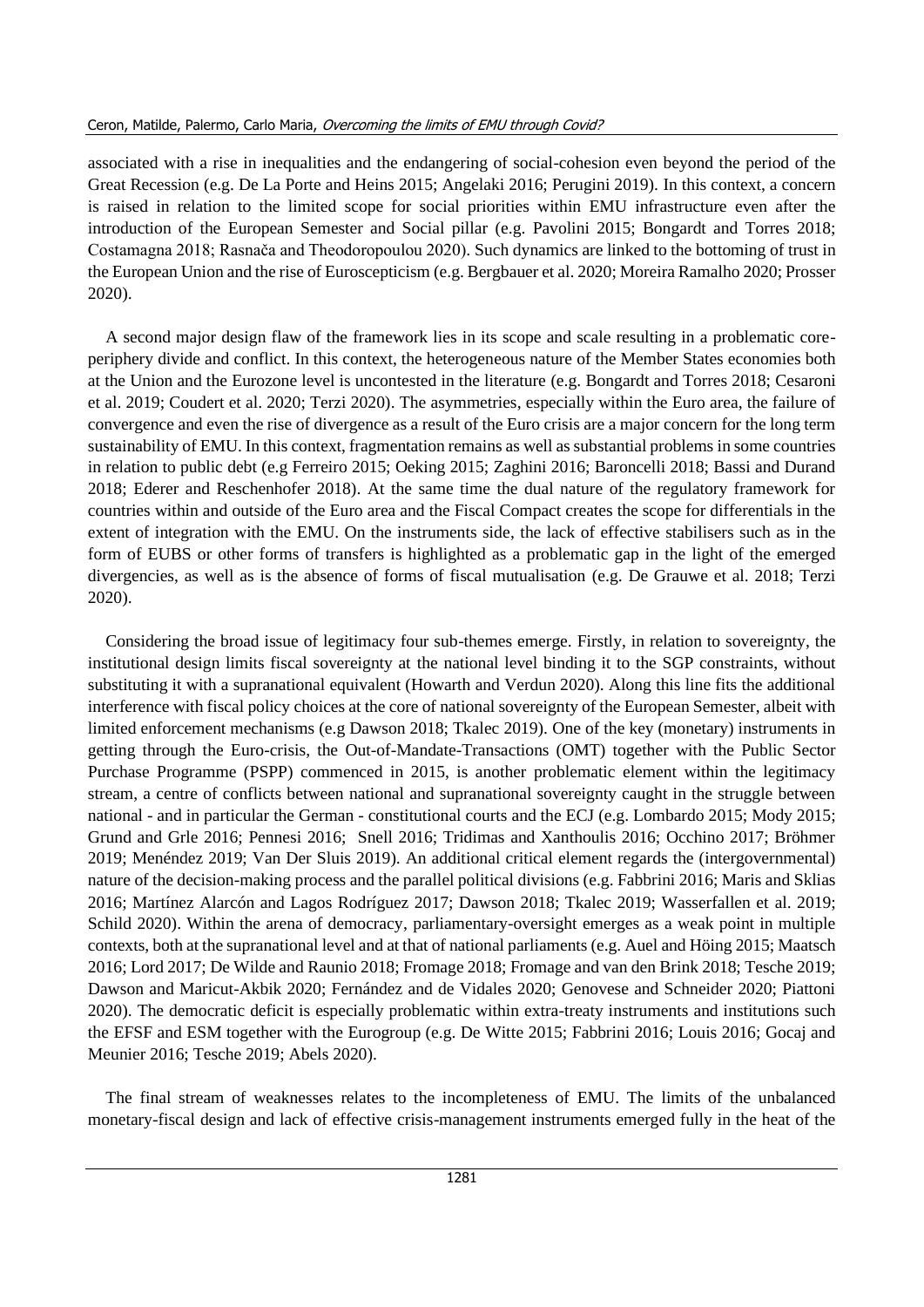Great Recession and Euro crisis (e.g. Andor, 2017; Donnelly 2018; Ederer and Reschenhofer 2018; Foglia et al. 2018). In this context the ECB proved essential in faring the crisis highlighting the problematic monetarydominance within the EMU together with the lack of appropriate fiscal instruments (e.g. Van Der Heijden et al. 2018; Constâncio 2020). The absence of fiscal integration through cross-country transfers allowing for risk sharing and stabilisation is argued to be a major drawback of the institutional framework. In this context, some form of fiscal federalism is highlighted as a necessity to overcome incompleteness through a common sizeable (Eurozone) budget and debt (e.g. Bibow 2016; Louis 2016; Lionello 2017; Mathieu and Sterdyniak 2019; Schooller 2020; Terzi 2020).

## **4.2 Reform proposals: the ideal type(s) of EU economic governance**

A parallel methodological approach yields 78 review-tags relating to EMU reform, depicted according to their relative frequencies in Figure 2 below. Three broad typologies of keywords can be distinguished. Firstly, several authors call for the establishment of a Fiscal, Social and Political Union, in that respective ranking of frequency. The remaining entries fit into two groups: general necessary characteristics of the reformed EMU and specific measure proposals. Among the latter, four measures are proposed, in this order of frequency: Eurobonds, EUBS, an Eurozone budget and the establishment of an EU finance minister. A SWOT analysis allows for a comparative appraisal of the four options, pinpointing both communal ideal elements and tradeoffs. A brief overview of strengths, weaknesses, opportunities and threats of the four policy instruments is outlined in Table 1.

Among the general characteristics of a well-functioning EMU, the most common element highlighted is some level of federal institutional organisation, allowing for effective stabilisation and convergence, through transfers, risk-sharing mechanisms and more in general transnational solidarity. This elements addressed the completion of EMU and the rebalancing of the original sin of its fiscal-monetary asymmetries, creating the instruments to foster convergence rather than core-periphery divergence over time within the framework of an effective decision-making not hindered by intergovernmental dynamics and falling under full parliamentary scrutiny, thus in a position to perform well both in terms of input and output legitimacy. Those characteristics are to a varied extent embedded in all of the four proposed measures assessed through the SWAT analysis and can offer general guidance in what the ideal type(s) of EU economic governance should entail. As such, as necessary conditions for a well-functioning EMU over time, they offer a broad benchmark against which to assess progress and outstanding gaps of Next Generation EU along with the need to enact further ambitious structural reforms.

## **4.3 Does Next Generation EU overcome the EMU shortcomings?**

The lessons from the Euro crisis suggest that the austerity paradigm, the intergovernmental decision-making in the context of politically divisive choices and diverging national interests, together with the lack of effective tools for crisis-management, stabilisation and common fiscal intervention contributed to a worsening of the outcomes of the Great Recession and ensuing sovereign debt crisis. The largely unchanged EMU architecture after the 2011 reforms to the EU economic governance framework, as evidenced from the persistent weaknesses emerged from the literature review covering the post-crisis years does not fare well for the crisisreadiness of the Union. At the same time, the first line of defence for the European economies fell once again on the ECB shoulders with the initial Pandemic Emergency Purchase Programme (PEPP) of 750 billion euros expanded by further 600 millions as of July (ECB).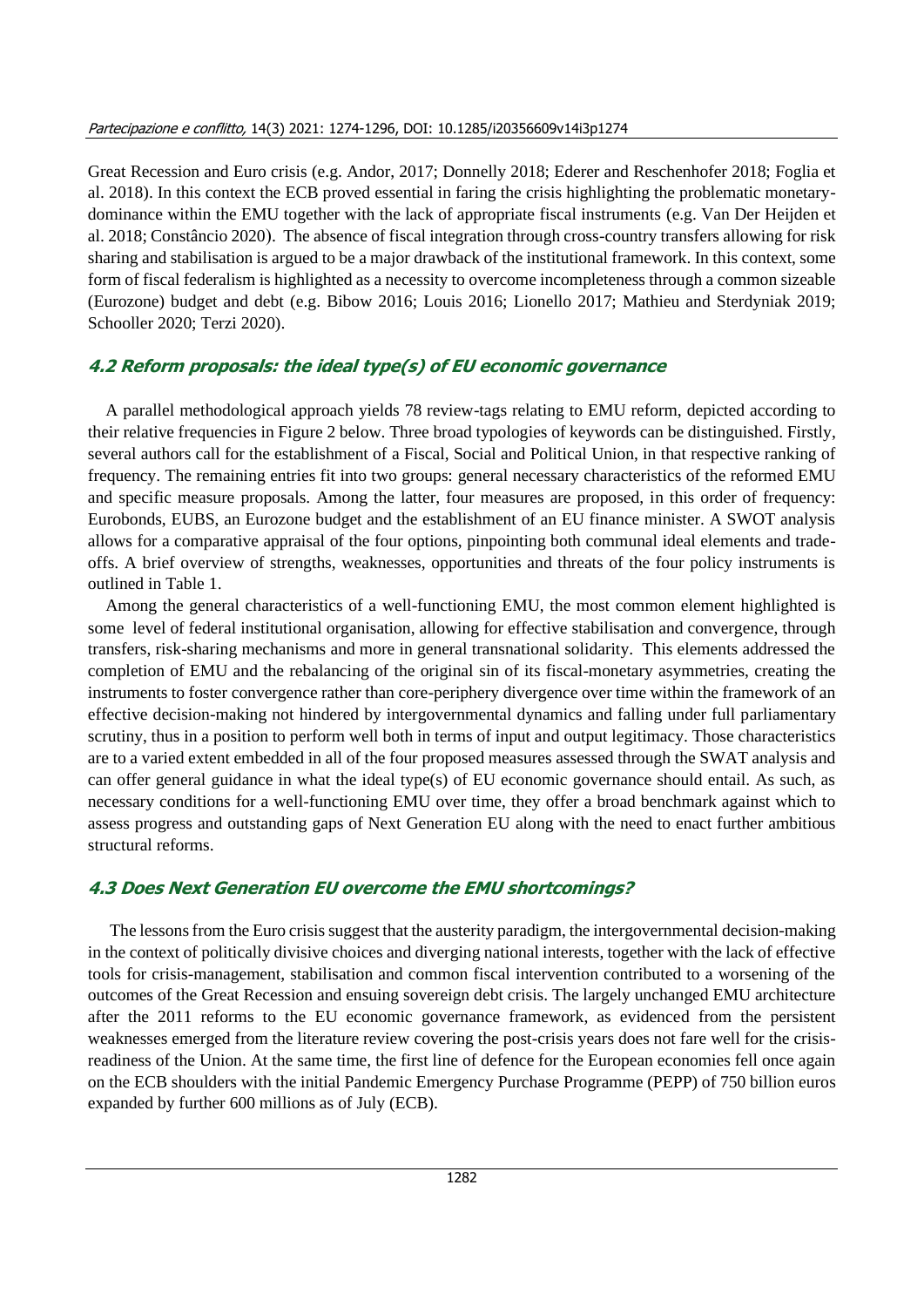|                        | <b>Strenghts</b>             | Weaknesses     | Opportunities                    | <b>Threats</b>         |
|------------------------|------------------------------|----------------|----------------------------------|------------------------|
|                        |                              |                |                                  |                        |
| Eurobonds <sup>2</sup> | Fiscal coordination          | Legitimacy     | Rebalancing core-periphery       | Aversion to risk-      |
|                        | Fiscal accommodation         | Accountability | divide                           | sharing                |
|                        | Business-cycle stabilisation | <b>Debt</b>    | Address pre-existing             | Political              |
|                        | Investment\growth enhancing  | mutualisation  | debt unbalances                  | feasibility            |
|                        | Risk-sharing                 |                |                                  | Moral hazard           |
| EUBS <sup>3</sup>      | <b>Fiscal transfers</b>      | Governance     | Rebalancing core-periphery       | Aversion to risk-      |
|                        | Automatic stabilisers        | Financing      | divide                           | sharing                |
|                        | Fiscal crisis management     | Resources      | Alleviate national budget impact | Political              |
|                        | Asymmetric shocks            | Legitimacy     | of crises                        | feasibility            |
|                        |                              |                | Popular support                  | Moral hazard           |
|                        |                              |                | Feasible without Treaty change   |                        |
| Eurozone               | Adjustment mechanism for     | Most limiting  | Convergence                      | <b>Requires Treaty</b> |
| budget <sup>4</sup>    | asymmetric shocks            | to national    | Accountability and limitation of | change                 |
|                        | Investment and growth        | fiscal         | moral hazard                     | Aversion to risk-      |
|                        | enhancing                    | policies       | Institution building             | sharing                |
|                        | Risk-sharing                 | Requires       |                                  | Political              |
|                        | Legitimacy and scope for     | extensive      |                                  | feasibility            |
|                        | parliamentary oversight      | institutional  |                                  |                        |
|                        |                              | overhaul       |                                  |                        |
| Finance                | Common funding of future     | Bind to pre-   | No transfer union                | <b>Requires Treaty</b> |
| Minister <sup>5</sup>  | investment                   | existing       | Rebalancing core-periphery       | change                 |
|                        | Growth enhancing             | unbalances     | divide                           | Convergence            |
|                        | Legitimacy and scope for     | Excludes       | Institution building             | failure                |
|                        | parliamentary oversight      | mutualisation  |                                  |                        |

**Table 1 - SWOT analysis of policy instruments for EMU reform**

**Source**: Own elaboration

**Source:** own development

#### **Figure 2 - Wordcloud of EMU weaknesses review-tags.**



<sup>2</sup> Sources: Pisani-Ferry 2016; Corsetti et al. 2019; Nicoli 2019; Hodson 2020

<sup>3</sup> Sources: Hebous and Weichenrieder 2016; Davis et al. 2017; Farvaque and Huart 2018; Moyen et al. 2019

<sup>4</sup> Sources: Bibow 2016; Louis 2016; Lionello 2017; Mathieu and Sterdyniak 2019; Schooller 2020; Terzi 2020

<sup>5</sup> Sources: Bibow 2016; Louis 2016; Mathieu and Sterdyniak 2019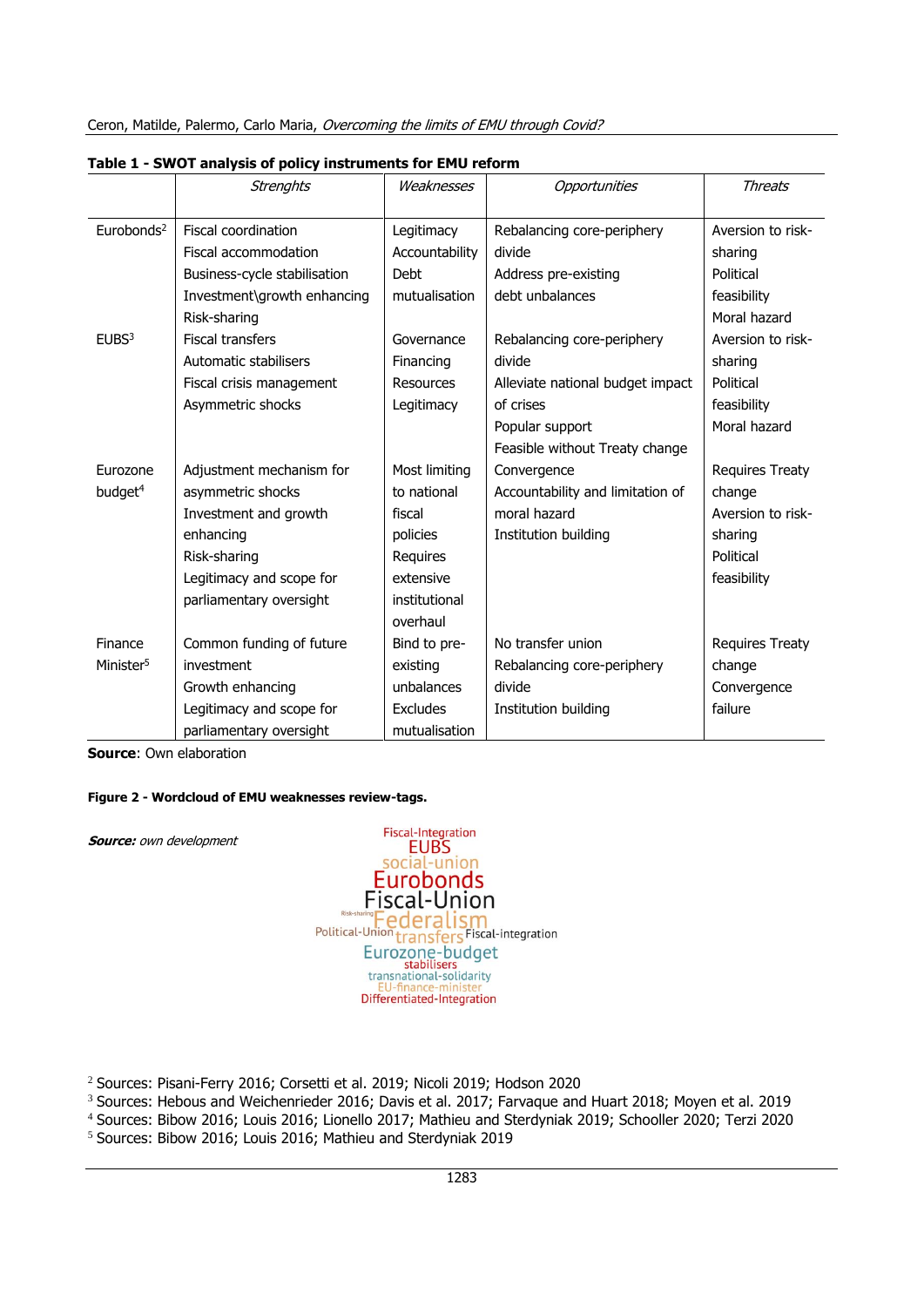#### Partecipazione e conflitto, 14(3) 2021: 1274-1296, DOI: 10.1285/i20356609v14i3p1274

EMU, long overdue for governance revision, entered the pandemic crisis in precarious shape and with substantial political division on the outlook for European integration ahead of the postponed Conference on the future of Europe. The initial EU response was - as expected - partial, limited and divisive, in the absence of the appropriate policy instrument requiring alike in the Euro-crisis emergency tools to fare the unprecedented shock to European economies and societies. Absent a substantial common fiscal power, the only initial path was to free national budgetary powers from the restraints of the Pact with the invocation of the general escape clause, together with the temporary weakening of the state aid regulation (C/2020/1863; EUCO 2020). Given the heavy legacy of the Great Recession leaving the Southern Member States with further weakened economies and capabilities of intervention – even in key arenas such as health – a primarily national response raises problematic concerns. Such countries, in parallel more heavily impacted by the first wave of the pandemic, had limited fiscal spaces to respond, under the sword of Damocles of high public debts, nevertheless further skyrocketing as a result of Covid-19 stimulus packages. If the monetary intervention, alike in the heat of the Eurozone crisis, eased some of the pressure and provided a protective umbrella, it is undeniable that countries in the core and periphery faced the pandemic under very different circumstances and abilities for autonomous intervention.

From such a perspective, common action at the European level appears as an essential need in mitigating such deeply entrenched divergent paths and support a balanced and inclusive reconstruction. This is an especially strong argument for common borrowing, which allows to further support weaker Member States while lessening the burden of the recovery on their balance sheets, in the context of a disaster-like event such as the pandemic. Together with SURE, Next Generation EU, not immune from fierce intergovernmental contestation regarding its nature and scale, represents an innovative breaking point with respect to the status quo. Setting aside initially their temporary nature, it remains to be seen the extent to which NGEU fully or partially overcomes the weaknesses driving the main criticism to EMU along the four literature-driven dimensions of the scoreboard.

(i) Austerity. At face value, one may consider NGEU as breaking away from the fiscal restraint prioritisation within EMU, especially given the invocation of the general escape clause. The discourse has in part shifted, not only in political circles – notably in the accommodating position of Germany – but also within the supranational institutions. That is especially the case for the Commission, traditionally one of the strong advocate for discipline and austerity, fully on board with solidarity driven common action. The 750 billion plan, 672.5 of which foreseen through the Recovery and Resilience Facility (RFF), represents undoubtedly an unprecedented joint EU level firepower in support of the Member States (Council 2020). At the same time, the outcome was not uncontested, taking a multitude of six summits from March to July even under increasing pressure to deliver and deteriorating public support in the most affected Member States (Bremer and Genschel 2020). In this context the political debate on the nature of the Recovery Plan remained divisive and contested. The hawks leaded by Netherlands long dragged their feet against any form of risk-sharing and transnational solidarity opposing any form of grants and favouring instruments such as the ESM (Fabbrini 2020). That is to say that compromise was far from straightforward even in the face of a symmetric exogenous crisis and a dramatic tragedy shaking the continent where hardly any blame could be assigned to the worst hit countries (Botta et al. 2020; Sabat et al. 2020). The compromise resulted nonetheless in a watering down of the Commission proposal enhancing the role of loans compared to grants. A cheaper route to financing additional debt loans do not go in the direction of lifting the reconstruction from the burden and constraints of the legacy of precarious public finances. Nor they fully respond to the need for transnational solidarity, finding moreover in the initial phase of the implementation of the NRRPs, alike for access to the pandemic line of the MES,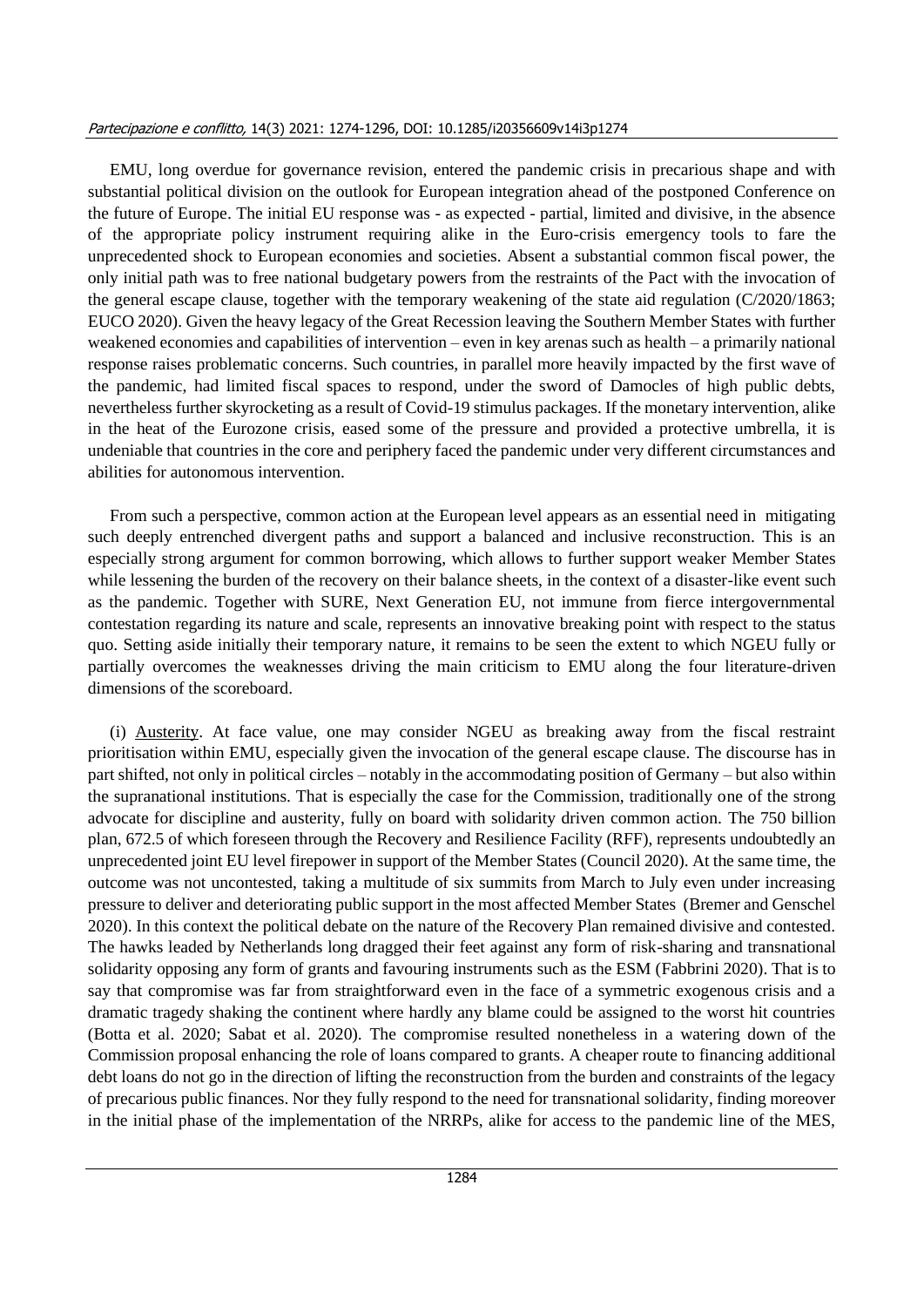quite limited appetite from the Member States, with only Italy in its initial plan leveraging the loans within the RFF. The underlying political divide within the Member States is thus alive and well and the lost battle of NGEU may further motivate the frugal countries war against transnational solidarity hindering any transition toward permanent risk-sharing mechanism in the context of the Conference on the future of Europe.

(ii) Core-periphery. The Covid-19 pandemic has exacerbated the core-periphery divide. The austerity weakened healthcare system in the worst hit southern countries struggled to keep up with the pandemic crisis (Ceron et al. 2020). At the same time, the initial national delegated response put in a particularly tough spot the same subgroup of Member States, with a more limited fiscal capacity to tackle the crisis and recovery, further increasing the divergence between core and periphery (Ceron et al. 2020; Schularick et al. 2020). In this context, Next Generation EU attempts to rebalance the game as the allocation key is based on pre-2020 unemployment levels and GDP loss during the pandemic (EUCO 2020b). The sharp gap between the frontrunners in the domestic recovery efforts - and especially Germany - and periphery countries such as Italy and Spain calls into questions whether the temporary measures of NGEU will be sufficient to reverse the long standing trend (Ceron et al. 2020). Such a pattern indeed is far from an extraordinary circumstance created by the pandemic but rather a deep structural cleavage ingrained in the mechanism of EMU based heavily on riskreduction and fiscal discipline. The framework to these days remains unchanged with NGEU a temporary sideact of EU economic governance. Hence any permanent solution to unbalances would require a likewise structural long-term mechanism for solidarity, for which as highlighted above a consensus has far from emerged so far (e.g. Howarth and Quaglia 2021; Howarth and Schild 2021; Schoeller and Karlsson 2021).

(iii) Legitimacy. Some of the key critical aspects within this domain refer to the absence to a supranational compensation to the national limitation to fiscal sovereignty, the lack of output legitimacy derived from the ineffective intergovernmental decision-making and the lacking input legitimacy in view of non far-reaching involvement of national and especially EU level parliamentary oversight within several aspects of the EU economic governance. Little is changed within the domain through NGEU. Short of Treaty changes the underlying fiscal-monetary asymmetries remain unscathed (De Grauwe 2018; Rossolillo 2018). Rather, the introduction of minimal common fiscal space, although temporary and purposed for the pandemic recovery may further strain the unfit intergovernmental EMU architecture (Jones et al. 2016; Ceron et al. 2020; Fabbrini 2020; Landais 2020). Additionally, if the European Parliament does play a role in the establishment of the Recovery and Resilience Facility (2020/014(COD)), the same is not the case when it comes to the Councilcentric approval of National Recovery and Resilience Plans (NRRPs) within NGEU (EUCO 2020b). Moreover, building on the pre-existing teethless process of the Semester while warranting to the Commission and Council sharp conditionality within the context of the NRRPs enhance the power of scrutiny at the EU level far into the future as the disbursement of NGEU are scheduled to peak only in 2024. The implication is a dangerous outlook for national budgetary dynamics if at the end of the immediate aftermath of the pandemic the course deviating from austerity is reversed, in the context of heightened debts especially in the periphery.

(iv) Completeness. Has the monetary dominance and lack of appropriate stabilisation and solidarity mechanisms within EMU been overcome? The Covid-19 crisis proved the inadequacy of the EU budgetary instruments not only in their scale but also for flexibility and timing (Fabbrini 2020). The monetary channel remains the only immediate response at the supranational level even after the deployment of NGEU, which will see its initial implementation with the negotiation of the NRRPs over a year after the outbreak and with further delays concentrating disbursement far from in the immediate post-pandemic reconstruction. Nevertheless, an undeniable first seed is advanced with NGEU in relation to a common fiscal capacity. Nearly half of RFF is allocated to grants amounting to 312.5 billions, introducing the consequent additional innovation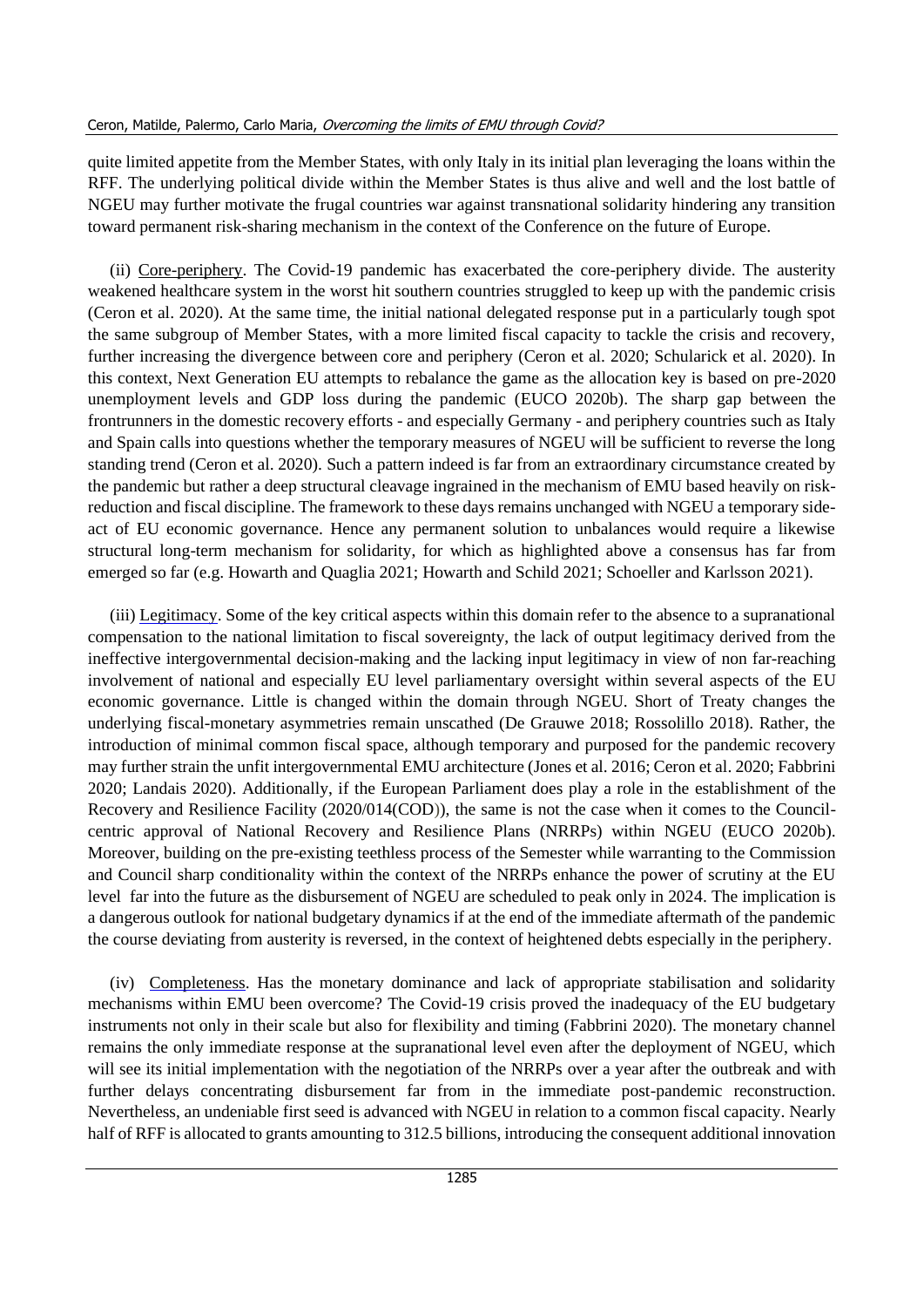a large-scale common borrowing at the EU level (Council 2020). However, the temporary nature of NGEU, a key condition for the political feasibility of the measure, falls short of the introduction of an adequately sized permanent fiscal capacity (Galli et al. 2020).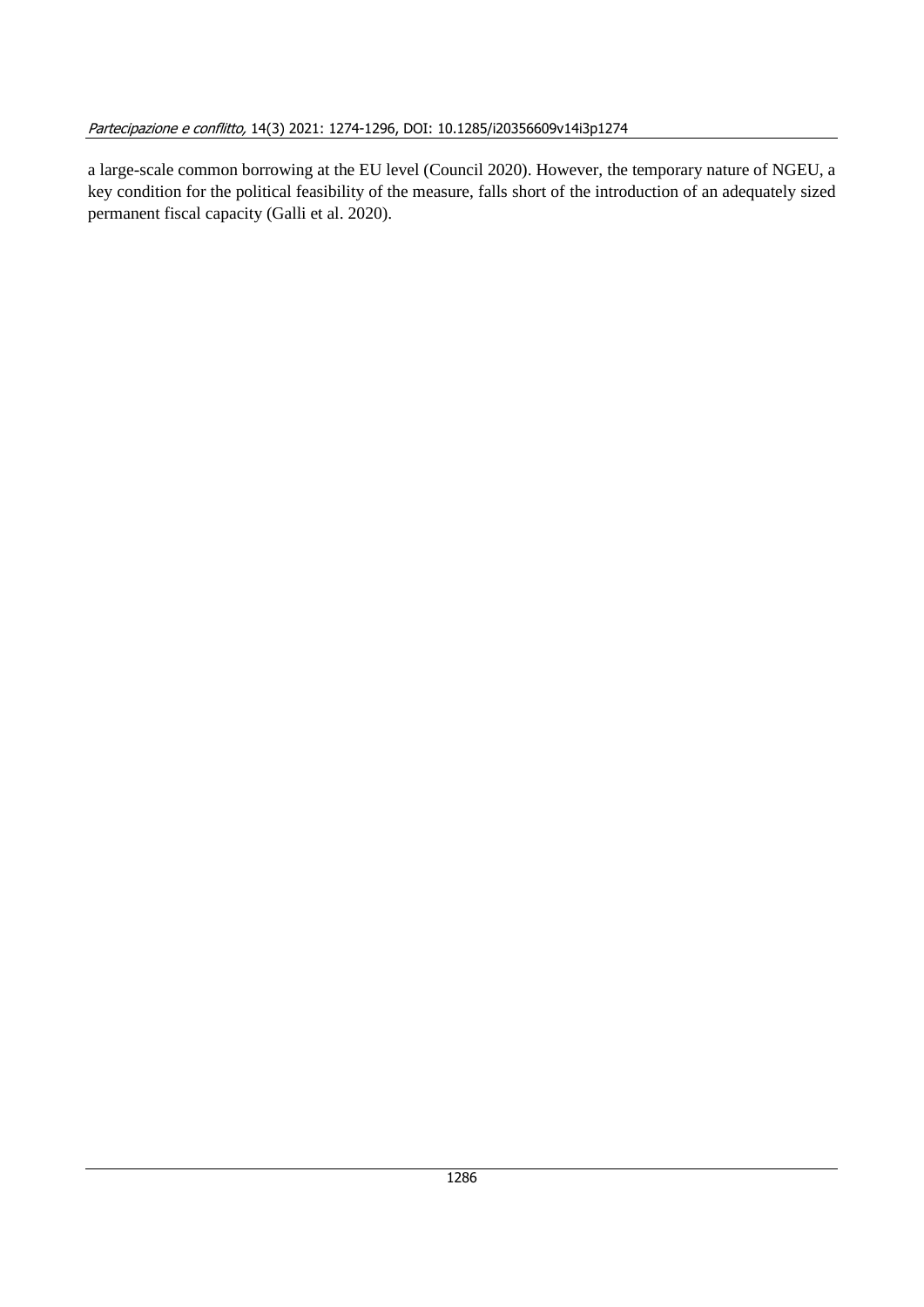#### Ceron, Matilde, Palermo, Carlo Maria, Overcoming the limits of EMU through Covid?

Both during the sovereign debt crisis and the pandemic, Member States have been the forefront towards hurdles created by such difficult contingencies. Nation states with their democratic and fully legitimate institutions, policy and decision-remain the cornerstone of political order even within the EU, albeit the failures to provide effective answers (e.g. in the Euro crisis) have shaken the credibility and trust of both levels of governments (Morgan & Orloff, 2016; Jacobsson et al. 2015; King & Le Galés, 2017; Jackson, 2007). Indeed, the supranational character of the EMU, and transnational nature of the pandemic require appropriate supranational responses. As often happened during the history of the EU (Rapone, 2004), crises determined leaps forward in the integration process. NGEU does not yet constitute such leap but rather better aligns with in-crisis piecemeal solutions we have witnessed in the past (Howarth and Quaglia 2021).

## **4.4 Evaluating the gaps of Next Generation EU against the EMU ideal type(s)**

A necessary condition for the ideal type(s) of EU economic governance emerged earlier in the section revolves around the institutional dimension. Departing from the instruments and rule-based approach of the SGP, what EMU needs is a fully fledged institutional framework performing well in terms of legitimacy and accountability. Reforms falling short of such institutional improvements can only partially overcome the weaknesses of the current framework towards a well-functioning and sustainable EMU. The common trait of reform proposals satisfying the legitimacy criteria is Treaty reform, without which substantial progress cannot occur within this domain. For the distribution of fiscal powers to shift away from the national level without an overt rethinking of the governance architecture but rather through indirect constraints of the supranational surveillance framework is a rehashing of the same problematic approach. That is the case of NGEU integrated into the Semester, strengthening the hand of the EU level against national budget through the conditionality associated with the NRRPs. As such Next Generation EU falls well short of the EMU ideal type(s) within this domain, suggesting further reform will be needed down the line.

A second question relates to whether the measure does enough for long term convergence. Firstly, while broad joint priorities such as investment towards a digital and green recovery are foreseen by NGEU (EUCO 2020b), the measure is quite far from a fully-fledged common economic policy with the sensitivity and flexibility required for quick adjustment to the cycle and emerging challenges. Rather, in continuity with the overarching philosophy of the SGP fiscal choices largely remain in the hands of the Member States through the NRRPs subject to EU level (Council) approval. In addition, the pandemic worsened core-periphery divergence through initial national responses (Ceron et al. 2021), its if not reversal at least effective mitigation through NGEU is far from a given. At the same times, if there is some consensus at the institutional level and among the big Member States of the need to support weaker and worst hit Southern economies, the NRRPs primary focus on investment and growth – albeit with the focus on a green and digital recovery, complemented to some extent by social concerns – along with their conditionality on structural reforms are largely in continuity with the past.

A linked final multifaceted dimension in which NGEU performance aligns is risk-sharing, stabilisation and (transnational) solidarity at the scale needed to face the current crisis and serve the needs of the EMU. Negotiations have shown how there is limited appetite for transnational solidarity, especially in countries long opposed to any form of risk-sharing and transfers. Their favoured approach remains risk-mitigation, objecting to grants in favour of the ESM, echoing the Euro crisis. Such diffidence remained within the international political debate even in the face of the tragedy that run havoc through the European economies and societies (Bremer and Genschel 2020). Even in frugal countries public opinion may temporarily be open to support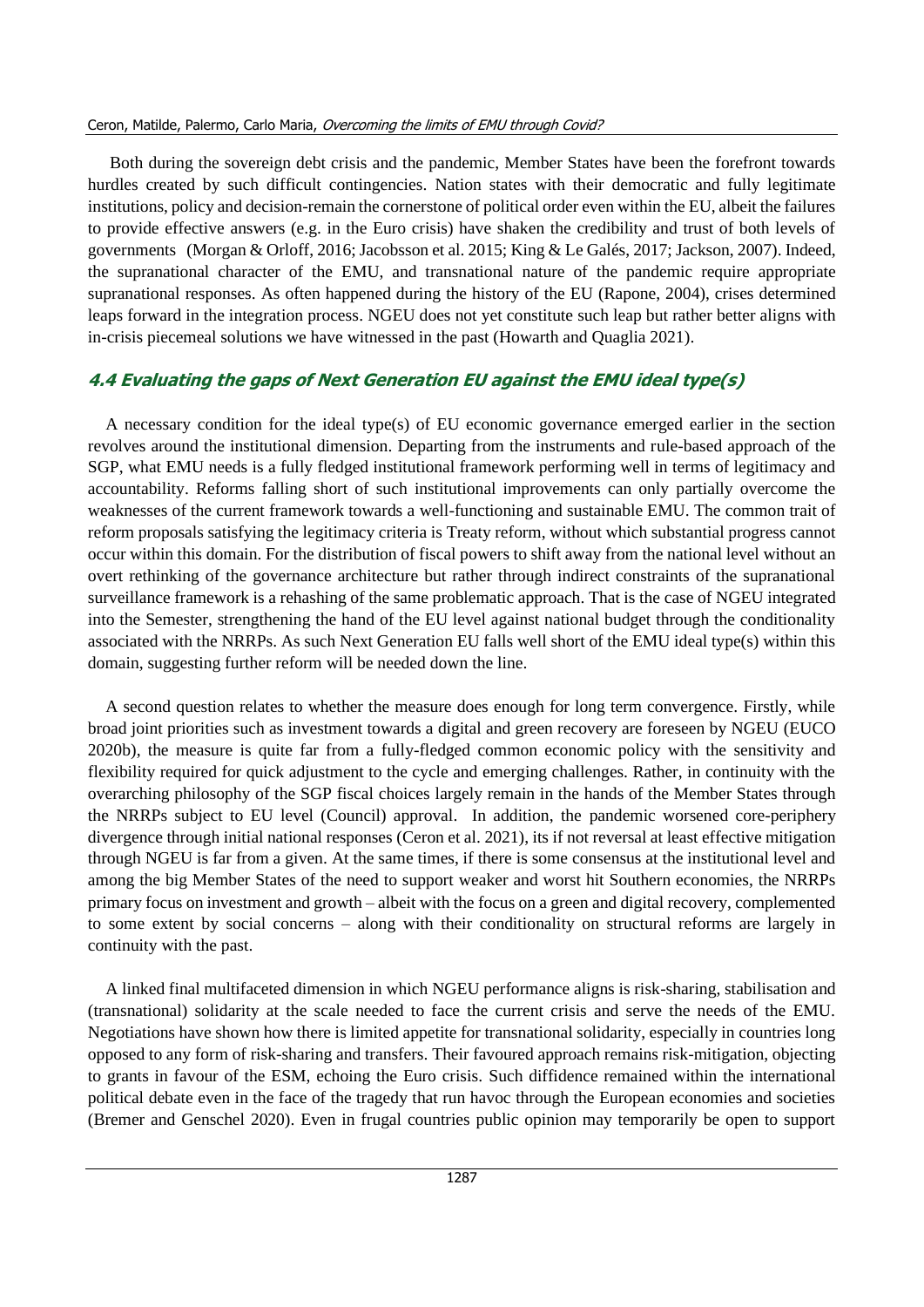some form of solidarity in the wake of a natural disaster like pandemic crisis, to some extent joining the public outrage from southern countries at the initial utter refusal of any form of support to the worst hit Member States by the political leaders from countries such as the Netherlands (Bremer and Genschel 2020). However, solidarity support only applies to the (exogenous) crisis-driven temporary measures, politically feasible exactly because of such characteristics, while the same openness does not extend even to public debt contracted as a direct result of the Covid-19 pandemic (Bremer and Genschel 2020). The derived post-crisis outlook appears quite dire along with the solidarity achievements of the NGEU if one considers that the little over 300 billions of grants barely exceed one half of the national recovery spending of Germany (Ceron et al. 2020). Also, along this dimension the achievements of NGEU – in the context of an unmatchable favourable political context for transnational solidarity – is far from ideal, structural or permanent.

# **5. Discussion of results**

The systematic review covering over 2000 articles devoted to EMU within the last five years uncovered broad consensus on the incomplete and precarious nature the architecture and the consequent dire need to complete the EU economic governance infrastructure toward a fiscal, political or social union of sorts. Agreement stops in moving onto how to fix EMU, together with the optimal direction of the future European integration, with divergent opinion on the details of the underlying causes of failure in terms of input and output legitimacy and how to overcome them. Within this framework the failure of EU economic governance in managing the euro crisis is uncontested, with the lack of crisis-management and quick responsive (fiscal) instruments extending to the Covid-19 pandemic. After the storm of 2020, monetary dominance remains a key feature of EMU, with the ECB just as essential as in the Euro crisis in allowing for a swift and large-scale defence and support of the Member States and their economies. However, absent an appropriate fiscal response, monetary intervention with Quantitative Easing or now with the PEPP is only a short-term palliative buying some extra time for an adequate (political) solution (Cafaro 2020). The state of the EU economic governance coming into the pandemic crisis is a testament to how the space warranted by the ECB shield was wasted away without addressing the institutional weaknesses and original design flaws. A parallel may connect the PEPP commenced by the ECB in March (ECB 2020) with the month-long delays in negotiations toward NGEU even in the midst of the worst tragedy for the old continent since the end of WWII.

The unprecedented scale of the crisis further exacerbated and brought to the centre stage the weaknesses of EMU, subjecting the framework to a second brutal (pandemic) crash test, whose outcome is yet to fully unfold. A governance framework and the legacy of austerity with well-established diverging implication for the core and periphery of the Eurozone constituted a fragility in the pandemic bound to further exacerbate gaps across the Member States (Camous and Claeys 2020; Celi et al. 2020). Even at this preliminary stage, however, results confirm H1 showing how the pandemic response toolset of NGEU still presents many of the pre-existing weaknesses in terms of lack of support for social-cohesion, core periphery divergence and more in general lack of effective solidarity and risk sharing, while also limited in the input and output legitimacy. The strains of the Covid-induced recession is only bound to accentuate such problems evidencing the need for further integration. EMU own resources anti-cyclical tools emerged as a priority and inescapable necessity in supporting Eurozone Member States economies. Covid-19 – and the crisis linked tolerance for solidarity – opens a window of opportunity for the much needed structural reforms, which in confirming H2 would however require a deep and ambitious permanent rethinking of EMU architecture.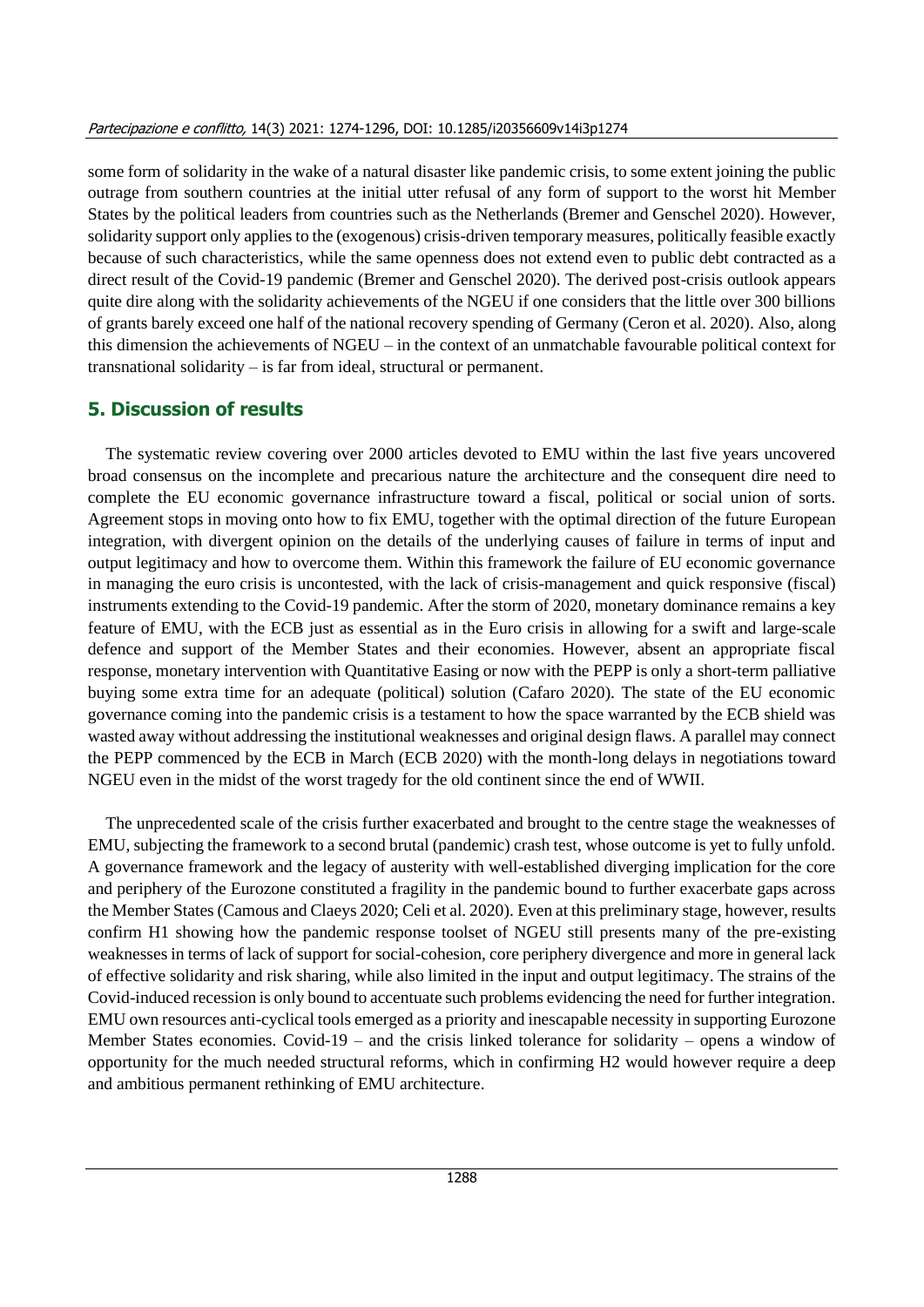#### Ceron, Matilde, Palermo, Carlo Maria, Overcoming the limits of EMU through Covid?

The results of the analysis indicate that NGEU retains across the (score)board much of the weaknesses of EMU. The reality continues to fall substantially short of the ideal for EU economic governance, in light of the temporary nature of the measures and its embedding within the current (lacking) institutional framework whose substantial improvement would require Treaty reform. In this context, locating the analysis within the academic EMU reform debate indicates we are from fully-fledged (federal) integration. Such leap cannot take place within the framework of intergovernmental decision-making, which does not offers an appropriate setting for mitigating divergent national interests into common European priorities (De Grauwe 2018; Booth et al. 2020). Priorities that must be in the position to (quickly) spur into action through an own-resourcesfounded joint fiscal space fully legitimised by parliamentary oversight (Booth et al. 2020; Rossolillo 2018). Nothing short of that would likely prove adequate in fostering the common EU action required to address the challenge of the pandemic reconstruction effort (Bachtrögler-Unger 2020).

As evidenced by a lack of consensus even within the academic debate on the way forward, the question remains of how to get to such outcome, given that the political feasibility of the much less ambitious temporary measures under Next Generation EU – in the midst of a global pandemic – have been far from straightforward and uncontested. At the same time, the negotiation process, harder than ever in recent history, revealed how vetoes could not prevent willing Member States making necessary improvements to EMU governance. The tolerance for a continuation of austerity driven approaches is limited in the renewed context. So was the outrage at the attempts to block even pandemic solidarity. Unlike in the Euro crisis, no national blame can be assigned to the heavy costs of the outbreak, hence strongly backing on the economic level and facilitating the political feasibility of risk-sharing. Indeed, the Next Generation EU package determined a once-in-lifetime opportunity to strengthen EMU. However, the window of opportunity of such symmetrical existential crisis will fast close, with the fading of any facilitation of moves toward structural European solidarity (Landais, 2020). Under such premises findings contribute the urgency of taking stock of the true (limited and temporary) progress of NGEU, which so far rather than an overarching paradigm shift represent a temporary emergency stop-gap which does not address the unescapable needs for further structural and permanent integration. The urgency is further reinforced by the current political context and the ongoing debate on the future of integration in the Context of the Conference of the Future of Europe bound to carve a deep mark in the prognosis for the EMU for many years to come.

Against such a backdrop, a divisive debate has likewise emerged in the evaluation of pandemic EU responses as a Hamiltonian moment reneging on past austerity-driven mismanagement (e.g. Benjamin 2020; Ladi and Tsarouhas 2020; Schmidt 2020; Wolff and Ladi 2020) or rather deriving comparisons with the failingforward process characterising the Eurocrisis (e.g. Ceron et al. 2020, 2021; Lionello 2020; Jones et al. 2021, Howarth and Schild 2021; Howarth and Quaglia 2021). In this context, some have gone as far as arguing for the superiority of EU (limited) competences in practice in terms of effective pandemic management even against the benchmark of a fully-fledged federation such as the US (Rhodes 2021). Results, building on a systematic benchmarking against the extant literature and derived limits of the current governance framework, support caution in a resolutive evaluation of the innovations introduced through NGEU.

## **6. Conclusions**

The Pandemic and the challenge of the recovery hard pressed the Member States toward enhancing the deeply lacking current European economic governance framework. Such dramatic premises of unprecedented human and economic cost created the conditions for suspending vetoes and allowing for some risk-sharing and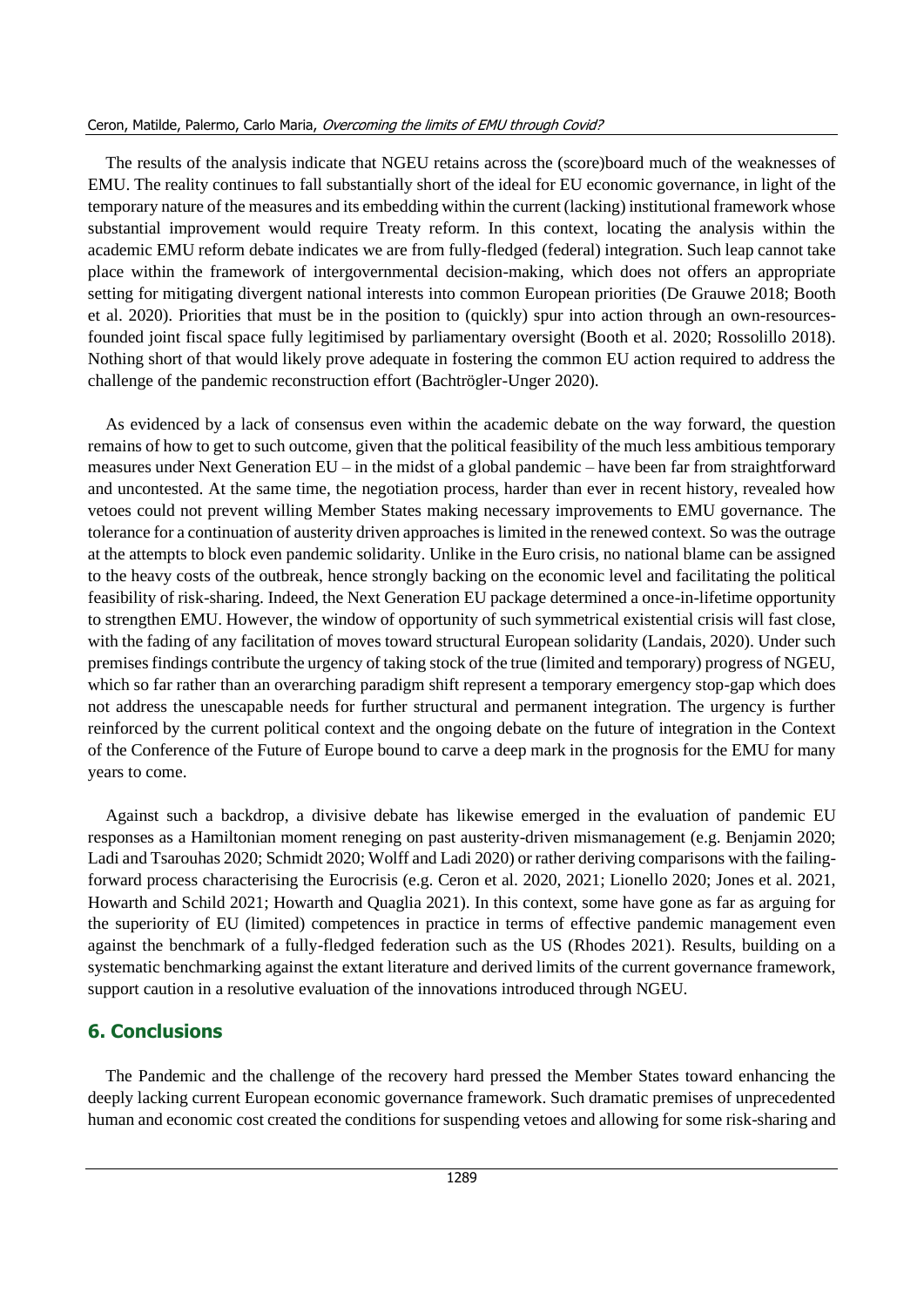transnational solidarity unimaginable before the Covid-19 outbreak. Nevertheless, the analysis evidences that the long awaited comprehensive reforms to bring EMU out of the impasse of its incomplete design are largely yet to come. The urgency of reforms is reinforced by the pandemic: improving legitimacy and effectiveness of EMU is time sensitive to fully cope with the existential challenge of the recovery equipping the Eurozone with the necessary common (budgetary) tools to invest in rebuilding European economies. Only if the window of opportunity of the pandemic is effectively exploited into fully-fledged structural treaty reform will we be in the right to consider Covid-19 as a turning point in the history of EMU.

In this context, the analysis contributes to the academic debate on the overall and (lacking) crisis-readiness fitness of EMU. The findings map the pandemic response-lead progress of Next Generation EU uncovering how fundamental asymmetries and deep design flaws cannot be addressed through a temporary marginal emergency mechanism. In parallel, findings highlight implications of Covid-19 for EU economic governance evidencing weaknesses and further reform needs. The analytical approach allows manifesting how Next Generation EU emergency measures fail to address structural asymmetries and shortcomings of EMU, calling for far reaching institutional (and Treaty) reform. With insurmountable gaps toward the ideal type of economic governance unavoidable under the current institutional framework within which NGEU is collocated, permanent structural rethinking of EMU infrastructure is the only way out of permanent crisis to which intergovernmental minimal compromise solutions can barely put a dent (Jones et al. 2016).

NGEU negotiations paralleled the inner nature of the EU diplomatic context. Ongoing cleavages within the EU Member States evidence they do not align on values for key policies and, probably, for integration prospects. That has happened for other conflictual issues - e.g. Migration; Sovereign Debt Crisis (King & Le Gales 2017; Jacquot and Vitale 2014). Nevertheless, the political salience, the German Semester, the role of the European Commission and the pivotal willingness provided by the 'big four' (Spain, Germany, Italy and France) supported the creation of a new financial instrument. Regardless, path-breaking away from the past – e.g. of austerity driven policies – while facilitated by the top-down and bottom-up pressure of the crisis is, however, still limited in time and scope. The temporariness of NGEU within and unchanged architecture determines, more than ever, the impelling necessity for Treaty reform, providing formal EU institutions, legitimacy and effectiveness, alike for fiscal power within Nation-States. Only such a reform could determine effective solidarity mechanisms within the EU, overcoming current imbalances, assigning accountable competences in key supranational policies (Rossolillo, 2010). At the same time, the political sustainability of such prospects is at best unclear. Indeed, the appetitive of the country whose position had been deemed crucial for the compromise leading to NGEU – Germany – for a permanent 'transfer union' is limited. Conversely many have highlighted the crisis-driven contextual nature of the positioning of the country, which does not amount to a permanent shift in preferences toward integration (e.g. De La Porte and Jensen 2021; Howarth and Schild 2021; Schoeller and Karlsson 2021). Divisions are confirmed by the ongoing debate on the future of the SGP, at the core of key distortions within EMU, while at the same time far less of an ambitious and controversial element compared to the development of a solidarity-based fully-fledged federal fiscal union.

Against this background, recent innovation-defined pathway of Next Generation EU – setting the direction of further integration while evidencing the limited progress achieved even under the utmost pressure to deliver – provides insights on the reform gaps yet to be filled and the political challenges undermining their feasibility. In doing so the analysis evidences the high stakes of the ongoing Conference of the future of Europe: to call the Covid-19 induce evolution a success would require an ambitious (federal) agenda extending well beyond NGEU. The stakes are further raised by the severity of the latest existential crisis of the and the unprecedented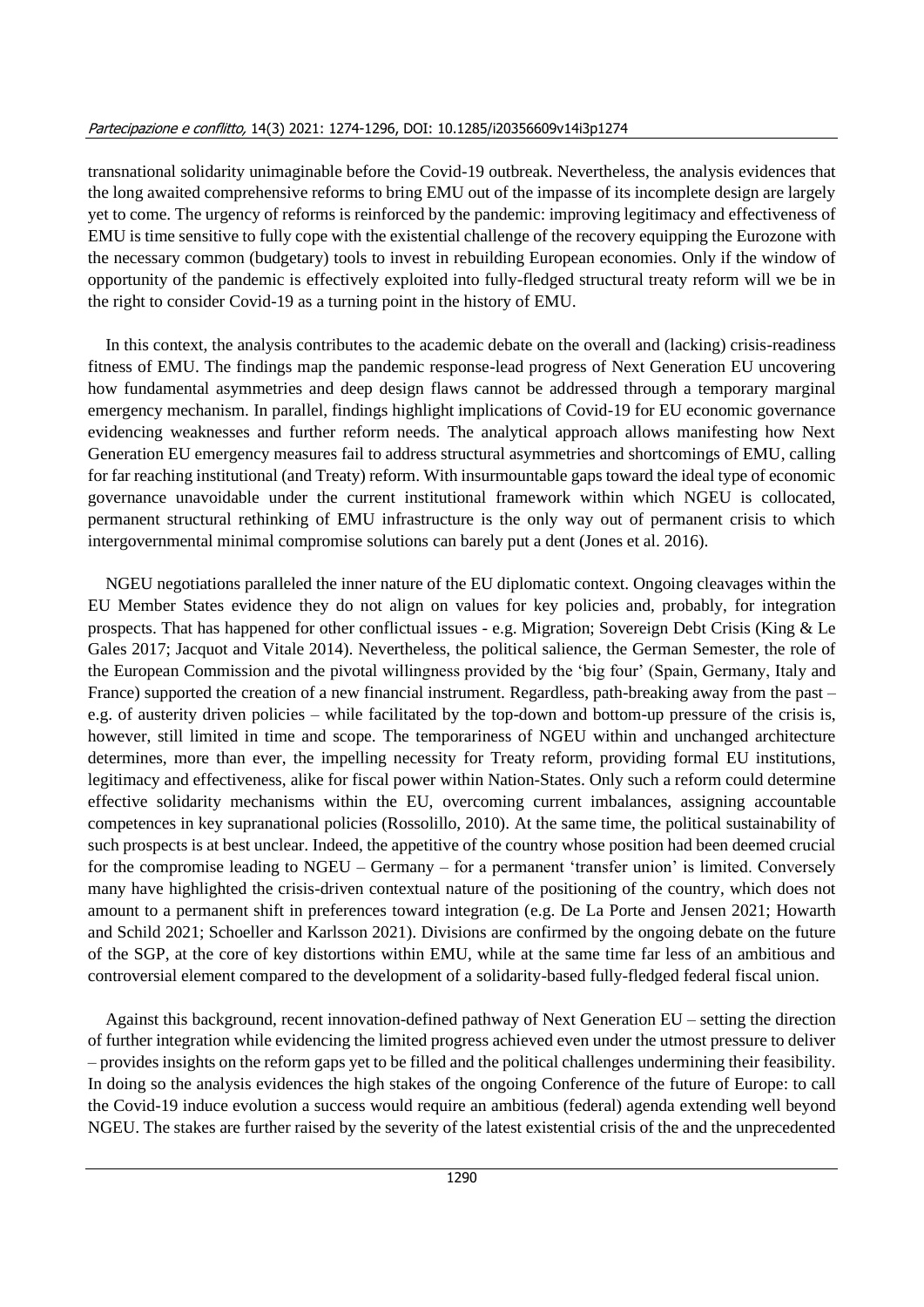challenge of enacting convergence against the legacy of the pandemic, exacerbating the core-periphery divide fuelled by the Eurocrisis (Ceron et al. 2021). Beyond policy implications, conclusions contributes to the spurring debate on the assessment of the EU Covid-19 response and governance evolution. Specifically, while recognising the steps forwards at the basis of revolutionary claims surrounding NGEU (e.g. Ladi and Tsarouhas 2020; Wolff and Ladi 2020; Schmidt 2020; Rhodes, 2021), findings support a cautious-to-negative assessment of the emergency driven measures (e.g. Ceron et al. 2020, 2021; Lionello 2020; Howarth and Quaglia 2021) in the absence of further overarching reform of EU economic governance. Institutional shortcomings, incomplete solutions and detrimental intergovernmental mechanism and divisions highlighted have been attributed to the EU common fiscal response (e.g. Ceron et al. 2020, 2021; Lionello 2020; De La Porte and Jenssen 2021; Howath and Quaglia 2021). The score boarding – in line with such positions – provides a systematic linkage between the limits of NGEU deeply ingrained in the structure of EMU as well-established with half a decade of literature of the topic. An exercise of extensive value against the pressure of the reform of the SGP in the context of the expiration of the general escape clause, which absent institutional rethinking would end the cease fire of the current governance framework against national fiscal and social policies, as Member States continue to struggling with exiting the pandemic crisis.

# **References**

- 2020/0104(COD), *Proposal for a REGULATION OF THE EUROPEAN PARLIAMENT AND OF THE COUNCIL establishing a Recovery and Resilience Facility*, COM/2020/408 final/3.
- Abels, J. (2019), "Power behind the Curtain: The Eurogroup's Role in the Crisis and the Value of Informality in Economic Governance", *European Politics and Society,* 20 (5): 519–34.
- Alcidi, C., GIovannini, A. and S. Piedrafita (2014), "Enhancing legitimacy of the EMU Governance", *CEPS Special Report*, 98.
- Andor, L. (2017), "The Impact of Eurozone Governance on Welfare State Stability", In *A European Social Union after the Crisis*, 143–59. Department of Economic Policy, Corvinus University, Budapest, Hungary: Cambridge University Press.
- Angelaki, M. (2016), "Policy Continuity and Change in Greek Social Policy in the Aftermath of the Sovereign Debt Crisis", *Social Policy and Administration*, 50 (2): 262–77.
- Auel, K, and O Höing (2015), "National Parliaments and the Eurozone Crisis: Taking Ownership in Difficult Times?", *West European Politics,* 38 (2): 375–95.
- Bachtrögler-Unger, J., M. Holzner, V. Kubeková, and M. Schratzenstaller (2020), "Overcoming the Net Position Thinking in EU Member States", ÖGfEn Policy Brief,(https://oegfe.at/wordpress/wpcontent/uploads/2020/07/PB-192020.pdf).
- Baroncelli, S. (2018), "Long-Term vs Short-Term Perspectives: Adaptation, Stability and the Roles of the Constitutional Courts in the Management of the Eurozone Crisis in Germany and Italy", *Contemporary Italian Politics.* 10 (1): 36–55.
- Bassi, F., and C. Durand (2018), "Crisis in the European Monetary Union: A Core-Periphery Perspective", *Economia Politica,* 35 (1): 251–56.
- Benjamin, J. (2020), "Challenges to EU Integration in the Early Months of the COVID-19 Pandemic", *Journal of Global Politics and Current Diplomacy*, 8(1): 49–68.
- Bergbauer, S., N. Hernborg, J.-F. Jamet, and E. Persson (2020), "The Reputation of the Euro and the European Central Bank: Interlinked or Disconnected?", *Journal of European Public Policy,* 27 (8): 1178–94.
- Bibow, J. (2016) "Making the Euro Viable: The Euro Treasury Plan"; *European Journal of Economics and Economic Policies: Intervention*; 13 (1): 72–86.
- Bongardt, A., and F. Torres (2018), "The Road towards a Genuine Economic and Monetary Union: More Competitive and Fairer", In *Competitiveness and Solidarity in the European Union: Interdisciplinary Perspectives*, 240–63. London School of Economics, National Institute for Public Administration, University Fernando Pessoa, Porto, Portugal: Taylor and Francis.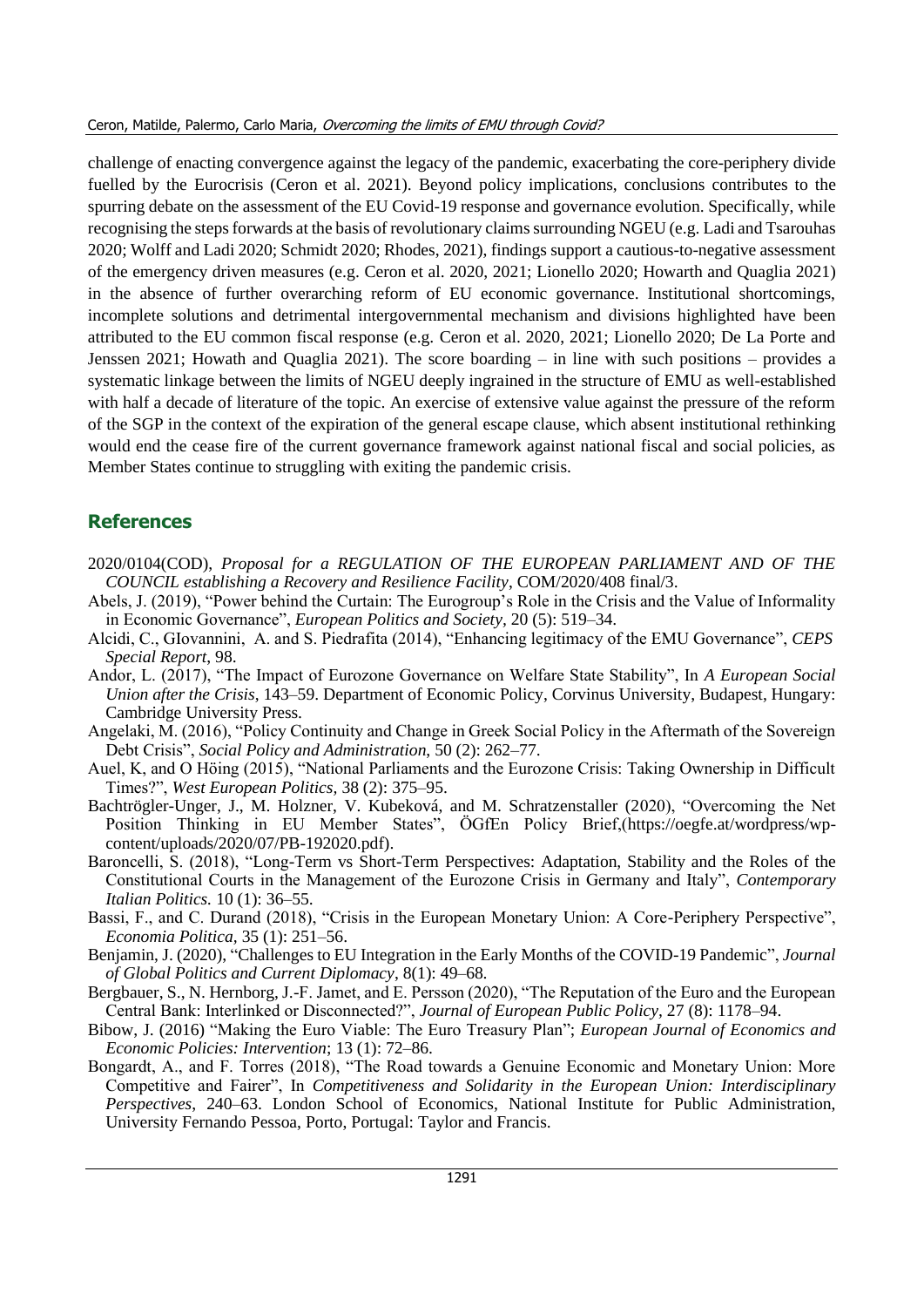- Booth, A. (2016), "Searching for Qualitative Research for Inclusion in Systematic Reviews: A Structured Methodological Review", *Systematic Reviews,* 5 (1): 74.
- Botta, A., E. Caverzasi, and A. Russo (2020). "Fighting the COVID-19 Crisis: Debt Monetisation and EU Recovery Bonds", *Intereconomics,* 55 (4): 239–44.
- Bremer, B., and P. Genschel (2020), "Corona Solidarity", EUIdeas, May 7, 202, (https://euideas.eui.eu/2020/05/07/corona-solidarity/).
- C/2020/1863. *Comunicazione della Commissione Quadro temporaneo per le misure di aiuto di Stato a sostegno dell'economia nell'attuale emergenza del COVID-19* 2020/C 91 I/01.
- Cafaro, S. (2020), *Quale quantitative easing e quale Unione europea dopo la sentenza del 5 maggio?*, [\(http://www.sidiblog.org/2020/05/08/quale-quantitative-easing-e-quale-unione-europea-dopo-la-sentenza](http://www.sidiblog.org/2020/05/08/quale-quantitative-easing-e-quale-unione-europea-dopo-la-sentenza-del-5-maggio/)[del-5-maggio/\)](http://www.sidiblog.org/2020/05/08/quale-quantitative-easing-e-quale-unione-europea-dopo-la-sentenza-del-5-maggio/).
- Camous, A., and G. Claeys (2020). "The evolution of European economic institutions during the COVID‐19 crisis", *European Policy Analysis*, *6*(2): 328–341.
- Celi, G., Guarascio, D. and A. Simonazzi (2020), "A fragile and divided European Union meets Covid-19: further disintegration or 'Hamiltonian moment'?" *Journal of Industrial and Business Economics*, *47*(3): 411–424.
- Ceron, M., Palermo, C. M. and D. Grechi (2021), "Covid-19 Response Models and Divergences Within the EU: A Health Dis-Union", *Statistics, Politics and Policy*.
- Ceron, M., C. M. Palermo, and V. Salpietro (2020), "Limiti e Prospettive Della Gestione Europea Durante La Pandemia Da Covid-19", *Biblioteca Della Libertà,* 55 (228).
- Cesaroni, T., E. D'Elia, and R. De Santis (2019), "Inequality in EMU: Is There a Core Periphery Dualism?", *The Journal of Economic Asymmetries*, 20 (November): e00121.
- Constâncio, V. (2020), "The Return of Fiscal Policy and the Euro Area Fiscal Rule", *Comparative Economic Studies*, 62 (3): 358–72.
- Corsetti, G., L. Dedola, M. Jarociński, B. Maćkowiak, and S. Schmidt (2019), "Macroeconomic Stabilization, Monetary-Fiscal Interactions, and Europe's Monetary Union", *European Journal of Political Economy* 57: 22–33.
- Costamagna, F. (2018), "National Social Spaces as Adjustment Variables in the EMU: A Critical Legal Appraisal", *European Law Journal,* 24 (2–3): 163–90.
- Coudert, V., C. Couharde, C. Grekou, and V. Mignon (2020), "Heterogeneity within the Euro Area: New Insights into an Old Story", *Economic Modelling,* 90: 428–44.
- Council (2020), *Proposal for a Regulation of the European Parliament and of the Council establishing a Recovery and Resilience Facility - Mandate for negotiations with the European Parliament*, (https://www.consilium.europa.eu/media/46069/st11538-en20.pdf)
- Davis, L. E., C. Konstantinidis, and Y. Tripodis (2017), "A Proposal for a Federalized Unemployment Insurance Mechanism for Europe", *European Journal of Economics and Economic Policies: Intervention,* 14 (1): 92–116.
- Dawson, M. (2018), "New Governance in the EU after the Euro Crisis-Retired or Reborn?", In *EU Legal Acts: Challenges and Transformations*, 106–27, Hertie School of Governance, Berlin, Germany: Oxford University Press.
- Dawson, M., and A. Maricut-Akbik (2020), "Procedural vs Substantive Accountability in EMU Governance: Between Payoffs and Trade-Offs", *Journal of European Public Policy*, https://doi.org/10.1080/13501763.2020.1797145.
- De Grauwe, P. and Y. Ji (2018), "Core-Periphery Relations in the Eurozone", *Economists' Voice,* 15 (1): 1– 16.
- De Grauwe, P., H. Dewachter, and Y. Aksoy (2018), "From EMS to EMU: Are We Better Off?", In *The Political Economy of European Monetary Unification, Second Edition*, 157–77, Catholic University of Leuven, Belgium: Taylor and Francis.
- De La Porte, C., and E. Heins (2015), "A New Era of European Integration Governance of Labour Market and Social Policy since the Sovereign Debt Crisis", *Comparative European Politics*, 13 (1): 8–28.
- de la Porte, C. and M. D. Jensen (2021), "The next generation EU: An analysis of the dimensions of conflict behind the deal", *Social Policy & Administration*, *55*(2): 388–402.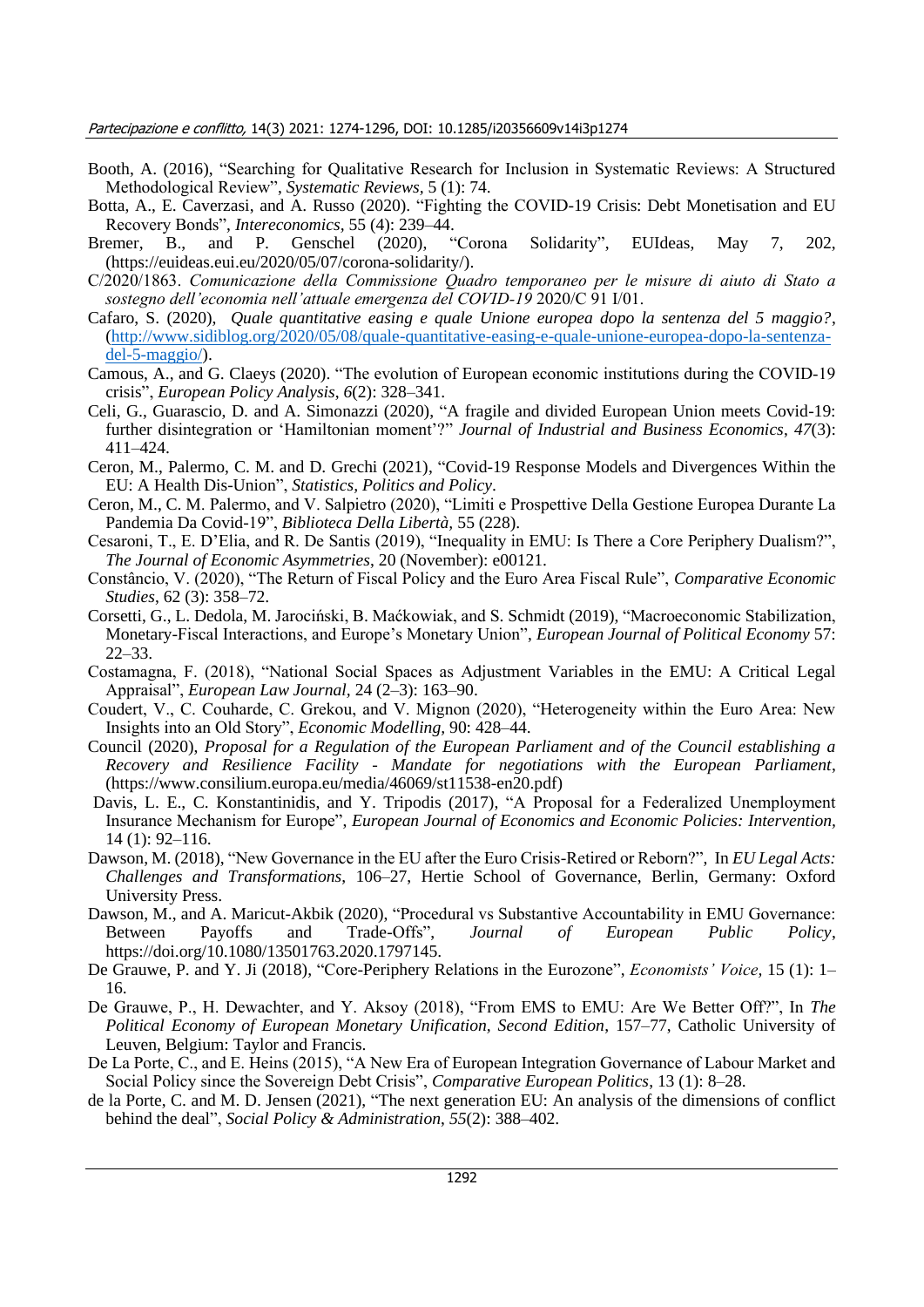- De Wilde, P., and T. Raunio (2018), "Redirecting National Parliaments: Setting Priorities for Involvement in EU Affairs", *Comparative European Politics,* 16 (2): 310–29.
- De Witte, B. (2015), "Euro Crisis Responses and the EU Legal Order: Increased Institutional Variation or Constitutional Mutation?", *European Constitutional Law Review*, 11 (3): 434–57.
- Dixon-Woods, M., R. L. Shaw, and S. Agarwal (2004), "The Problem of Appraising Qualitative Research", *Qual Saf Health Care,* 13: 223–25.
- Donnelly, S. (2018), *Power Politics, Banking Union and EMU: Adjusting Europe to Germany*. *Power Politics, Banking Union and EMU: Adjusting Europe to Germany*, International relations and European Studies, University of Twente, Netherlands: Taylor and Francis.
- ECB (2020b), *Monetary policy decisions*,

(https://www.ecb.europa.eu/press/pr/date/2020/html/ecb.mp200604~a307d3429c.en.html).

- Ederer, S., and P. Reschenhofer (2018), "Macroeconomic Imbalances and Structural Change in the EMU", *Structural Change and Economic Dynamics,* 46: 59–69.
- EUCO (2020a), *Statement of EU ministers of finance on the Stability and Growth Pact in light of the COVID-19 crisis*; (https://www.consilium.europa.eu/en/press/press-releases/2020/03/23/statement-of-eu-ministersof-finance-on-the-stability-and-growth-pact-in-light-of-the-covid-19-crisis/).
- EUCO (2020b) *Conclusioni del Consiglio europeo, 17-21 luglio 2020.*
- (https://www.consilium.europa.eu/media/45118/210720-euco-final-conclusions-it.pdf).
- Fabbrini, F. (2020). *Possible Further Avenues for Further Political Integration*, (https://www.europarl.europa.eu/thinktank/en/document.html?reference=IPOL\_STU(2020)651849).
- Fabbrini, S. (2016), "From Consensus to Domination: The Intergovernmental Union in a Crisis Situation", *Journal of European Integration,* 38 (5): 587–99.
- Farvaque, E., and F. Huart (2018), "Drowned by Numbers? Stabilization Properties of an EU-Wide Unemployment Insurance System", *Applied Economics,* 50 (38): 4153–81.
- Fernández, S. G., and C. F. M. de Vidales (2020), "The European Economic Governance and its juridical and institutional implications: Twenty-five years of adjustments", *Revista de Derecho Politico*, 108: 301–33.
- Ferreiro, J., C. Gálvez, and A. González (2015), "Fiscal Policies in the European Union during the Crisis", *Panoeconomicus,* 62 (2): 131–55.
- Foglia, M., A. Cartone, and C. Fiorelli (2020), "Structural Differences in the Eurozone: Measuring Financial Stability by Fci", *Macroeconomic Dynamics,* 24 (1): 69–92.
- Fromage, D. (2018), "The European Parliament in the Post-Crisis Era: An Institution Empowered on Paper Only?", *Journal of European Integration,* 40 (3): 281–94.
- Fromage, D., and T. van den Brink (2018), "Democratic Legitimation of EU Economic Governance: Challenges and Opportunities for European Legislatures", *Journal of European Integration,* 40 (3): 235– 48.
- Genovese, F., and G. Schneider (2020), "Smoke with Fire: Financial Crises and the Demand for Parliamentary Oversight in the European Union", *Review of International Organizations,* 15 (3): 633–65.
- Gocaj, L., and S. Meunier (2016), "Time Will Tell: The EFSF, the ESM, and the Euro Crisis", In *Redefining European Economic Governance*, 45–59. Taylor and Francis Inc.
- Grund, S, and F Grle (2016), "The European Central Bank's Public Sector Purchase Programme (PSPP), the Prohibition of Monetary Financing and Sovereign Debt Restructuring Scenarios", *European Law Review*, 41 (6): 781–803.
- Grund, S., and F. Grle (2016), "The European Central Bank's Public Sector Purchase Programme (PSPP), the Prohibition of Monetary Financing and Sovereign Debt Restructuring Scenarios", *European Law Review*, 41 (6): 781–803.
- Hebous, S. and A. Weichenrieder (2016), "Toward a Mutualization of European Unemployment Insurance? On Limiting the Downsides of a Fiscal Transfer System for the Eurozone", *CESifo Economic Studies*, 62 (2): 376–95.
- Heipertz, M., and A. Verdun (2010), *Ruling Europe: The Politics of the Stability and Growth Pact*, Cambridge: Cambridge University Press.
- Heise, A. (2015), "Governance without government or: The Euro Crisis and what went wrong with European Economic Governance?", in H. Brunkhorst, C. Gaitanides, and G. Grözinger (Eds.), *Europe at a Crossroad,* (pp. 155–176), Nomos.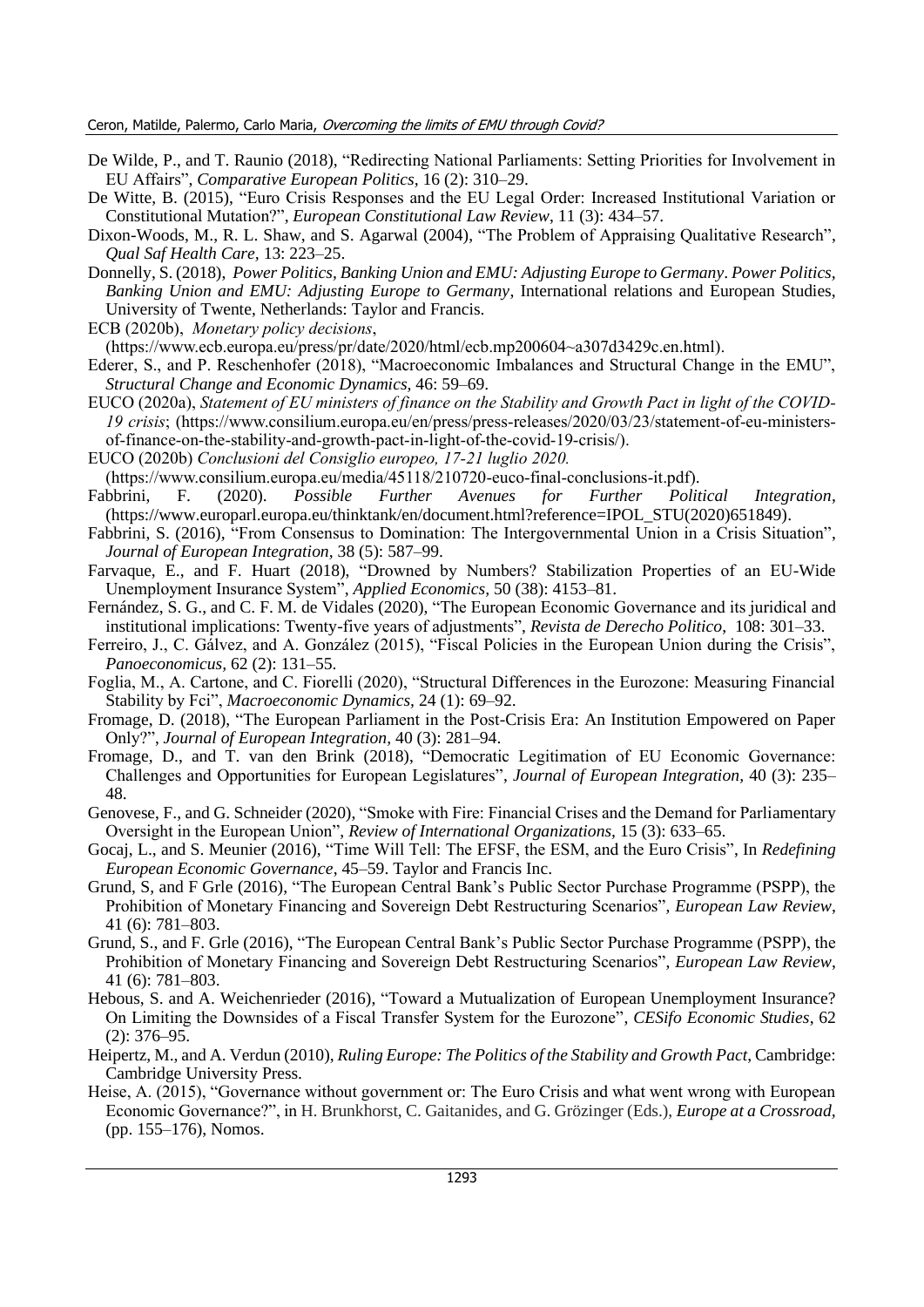- Herzog, B. (2018), "Reforming the Eurozone: Assessment of the Reform Package by the European Commission – Treating Symptoms or Root Causes?", *Economics & Sociology,* 11 (3): 59–77.
- Howarth, D., and L. Quaglia (2021), "Failing forward in Economic and Monetary Union: explaining weak Eurozone financial support mechanisms", *Journal of European Public Policy*, 28(10): 1–18
- Howarth, D., and J. Schild (2021), "Nein to 'Transfer Union': the German brake on the construction of a European Union fiscal capacity", *Journal of European Integration*, *43*(2): 207–224.
- Howarth, D., and A. Verdun (2020), "Economic and Monetary Union at Twenty: A Stocktaking of a Tumultuous Second Decade: Introduction", *Journal of European Integration,* 42 (3): 287–93.
- Jacobsson, B., Pierre, J., and G. Sundtröm (2015), *Governing the Embedded State. The organizational dimension of Governance*. Oxford University Press.
- Jacquot, S., and T. Vitale (2014), "Law as weapon of the weak? A comparative analysis of legal mobilization by Roma and women's groups at the European level", *Journal of European Public Policy*, *21*(4): 587–604.
- Jackson, R. (2007). Sovereignty: A Changing but Persisting Idea. *ISPI Quaderni Di Relazioni Internazionali*, *6*(Dicembre), 4–14. https://www.ispionline.it/sites/default/files/pubblicazioni/qri6\_0.pdf
- Jones, E., R. D. Kelemen, and S. Meunier (2016), "Failing Forward? The Euro Crisis and the Incomplete Nature of European Integration", *Comparative Political Studies,* 49 (7): 1010–34.
- Jones, E., Kelemen, R. D., & Meunier, S. (2021). Failing forward? Crises and patterns of European integration", *Journal of European Public Policy*, 28(10): 1519-1536.
- King, D., and P. Le Galès (Eds.). (2017). *Reconfiguring European States in Crisis*. Oxford University Press.
- Ladi, S., and D. Tsarouhas (2020), "EU economic governance and Covid-19: policy learning and windows of opportunity", *Journal of European Integration*, 42(8): 1041–1056.
- Landais, C., Saez, E. and G. Zucman (2020), *A progressive European wealth tax to fund the European COVID response, (*https://voxeu.org/article/progressive-european-wealth-tax-fund-european-covid-response).
- Lionello, L. (2017), "Establishing a Budgetary Capacity in the Eurozone. Recent Proposals and Legal Challenges", *Maastricht Journal of European and Comparative Law,* 24 (6): 822–42.
- Lionello, L. (2020), "Next Generation EU : has the Hamiltonian moment come for Europe ?" *Eurojus*, *4*(May): 22–42.
- Lombardo, S. (2015), "The Independence of the European Central Bank between Monetary Union and Fiscal Union: The OMT Case as a Conflict among Non-Majoritarian Institutions", *Law and Economics Yearly Review* 4: 195–214.
- Lord, C. (2017), "How Can Parliaments Contribute to the Legitimacy of the European Semester?", *Parliamentary Affairs*, 70 (4): 673–90.
- Louis, J.-V. (2016), "The EMU after the Gauweiler Judgment and the Juncker Report", *Maastricht Journal of European and Comparative Law*, 23(1): 55–78.
- Maatsch, A. (2016), *Parliaments and the Economic Governance of the European Union: Talking Shops or Deliberative Bodies?* University of Cologne, Germany: Taylor and Francis.
- Majone, G. (1996), "Regulatory Legitimacy", in Majone, G.(eds.) , *Regulating Europe*, London, Routledge, 1996, pp.284-301
- Maris, G., and P. Sklias (2016), "France, Germany and the New Framework for EMU Governance", *Journal of Contemporary European Studies,* 24 (1): 1–23.
- Martínez Alarcón, M. L., and M. G. Lagos Rodríguez (2017), "Economic governance of the european union during the crisis: Consequences for the process of integration", *Revista de Estudios Politicos*, 176: 147–89.
- Mathieu, C., and H. Sterdyniak (2019), "Economic Policies in the Euro Area after the Crisis." *Revue de l'OFCE* 6: 5–10.
- Menéndez, A. J. (2019), "Which economic and monetary union? Reflections on the gauweiler saga", *Revista Espanola de Derecho Constitucional,* 2019 (116): 269–99.
- Mody, A. (2015), "Did the German Court Do Europe a Favour?", *Capital Markets Law Journal,* 10 (1): 6–22.
- Moreira Ramalho, T. (2020), "The Troika in Its Own Words: Responding to the Politicisation of the Southern European Crises", *Journal of European Integration,* 42 (5): 677–93.
- Moyen, S., N. Stähler, and F. Winkler (2019), "Optimal Unemployment Insurance and International Risk Sharing", *European Economic Review,* 115: 144–71.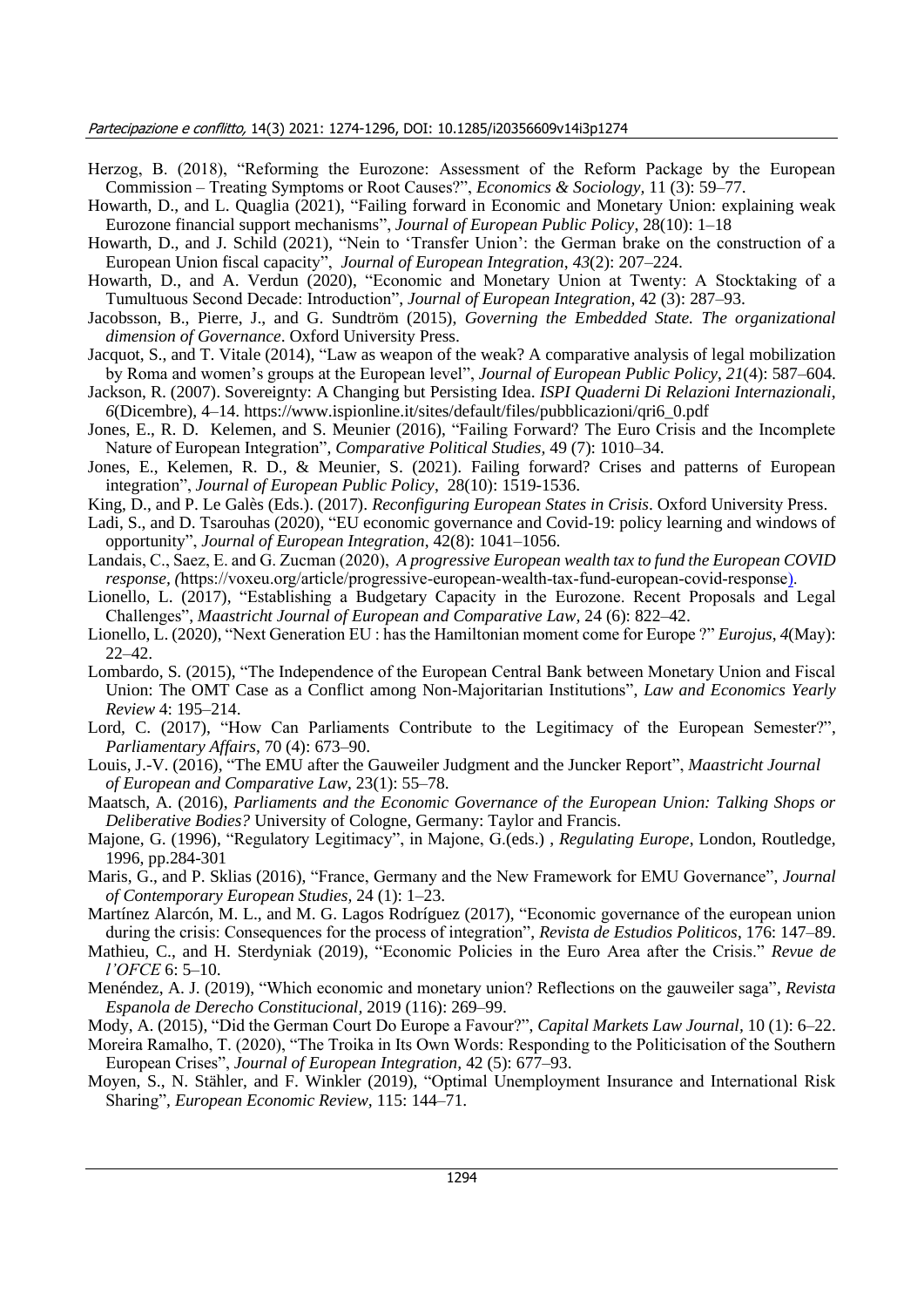Ceron, Matilde, Palermo, Carlo Maria, Overcoming the limits of EMU through Covid?

- Nardo M., Saisana M., Saltelli A. and Tarantola S. (2008) Handbook on Constructing Composite Indicators: Methodology and User Guide. OECD, European Commission, Joint Research Centre. OECD Publ. Paris.
- Nicoli, F. (2019), "Integration through Crises? A Quantitative Assessment of the Effect of the Eurocrisis on Preferences for Fiscal Integration", *Comparative European Politics,* 17 (3): 397–425.
- Occhino, F. (2017), "The 2012 Eurozone Crisis and the ECB's OMT Program: A Debt-Overhang Banking and Sovereign Crisis Interpretation", *European Economic Review,* 100: 337–63.
- Oeking, A. (2015), "The European Periphery during the Crisis: Fix or Float?", *Applied Economics Letters,* 22 (4): 285–90.
- Pavolini, E., M. León, A. M. Guillén, and U. Ascoli (2015), "From Austerity to Permanent Strain the EU and Welfare State Reform in Italy and Spain", *Comparative European Politics,* 13 (1): 56–76.
- Pennesi, F. (2016), "The Impossible Constitutional Reconciliation of the BVerfG and the ECJ in the OMT Case. A Legal Analysis of the First Preliminary Referral of the BVerfG", *Perspectives on Federalism,* 8 (3): N1–21.
- Perugini, C., J. Ž. Rakić, and M. Vladisavljević (2019), "Austerity and Gender Inequalities in Europe in Times of Crisis", *Cambridge Journal of Economics,* 43 (3): 733–68.
- Piattoni, S. (2020), "The democratic quality of the European semester", *Rivista Italiana di Politiche Pubbliche,* 15 (2): 187–206.
- Pisani-Ferry, J. (2016), "The Eurozone's Zeno Paradox And How to Solve It", *Geneva Reports on the World Economy,* 2016-Febru: 75–86.
- Prosser, T (2020), "How Do Social Movements Behave within EMU? The Case of Trade Union Reaction to EU Austerity," *Journal of European Integration*. https://doi.org/10.1080/07036337.2020.1730345.
- Puetter, U. (2015). The European Council. In The New Intergovernmentalism (pp. 165–184). Oxford University Press.
- Puetter, U. (2016), "Why EMU requires Informal governance", in Puetter, U. *Eurogroup*, Manchester, Manchester University Press.
- Rapone, L. (2004). *Storia dell'Integrazione Europea*. Carocci.
- Rasnača, Z., and S. Theodoropoulou (2020), "EMU and the European Pillar of Social Rights: Do (Shall) the Twain Ever Meet?", *Politiche Sociali,* 7 (2): 331–54.
- Rhodes, M. (2021), "'Failing forward': a critique in light of covid-19", *Journal of European Public Policy*, 28(10): 1–18.
- Rossolillo, G. (2018), "Fiscalità e sovranità: riflessioni sulla ripartizione delle competenze tra Stati membri e Union Europea", *Il Diritto dell'Unione Europea*, 123-152.
- Sabat, I., S. Neuman-Böhme, N. E. Varghese, P. Pita Barros, W. Brouwer, J. van Exel, J. Schreyögg, and T. Stargardt (2020), "United but Divided: Policy Responses and People's Perceptions in the EU during the COVID-19 Outbreak", *Health Policy*, June.
- Scharpf, Fritz W. (1999), *Governare l'Europa*, Bologna, Il Mulino.
- Schild, J. (2020), "EMU's Asymmetries and Asymmetries in German and French Influence on EMU Governance Reforms", *Journal of European Integration,* 42 (3): 449–64.
- Schmidt, V. A. (2020), "Theorizing institutional change and governance in European responses to the Covid-19 pandemic", *Journal of European Integration*, 42(8): 1177–1193.
- Schoeller, M. G. (2020), "Preventing the Eurozone Budget: Issue Replacement and Small State Influence in EMU", *Journal of European Public Policy*.
- Schoeller, M. G. and O. Karlsson, (2021), "Championing the 'German model'? Germany's consistent preferences on the integration of fiscal constraints", *Journal of European Integration*, *43*(2): 191–206.
- Schularick, M., Steffen, S., and T. H. Tröger (2020), *Bank capital and the European recovery from the COVID-19 crisis, CEPR Discussion Paper No. DP14927.*
- Schuman, R., (1950), *« Declaration du 9 mai 1950 »,* (https://www.robert-schuman.eu/fr/declaration-du-9 mai-1950).
- Snell, J. (2016), "The Trilemma of European Economic and Monetary Integration, and Its Consequences", *European Law Journal,* 22 (2): 157–79.
- Stockhammer, E., C. Constantine, and S. Reissl (2020), "Explaining the Euro Crisis: Current Account Imbalances, Credit Booms and Economic Policy in Different Economic Paradigms", *Journal of Post Keynesian Economics* 43 (2): 231–66.